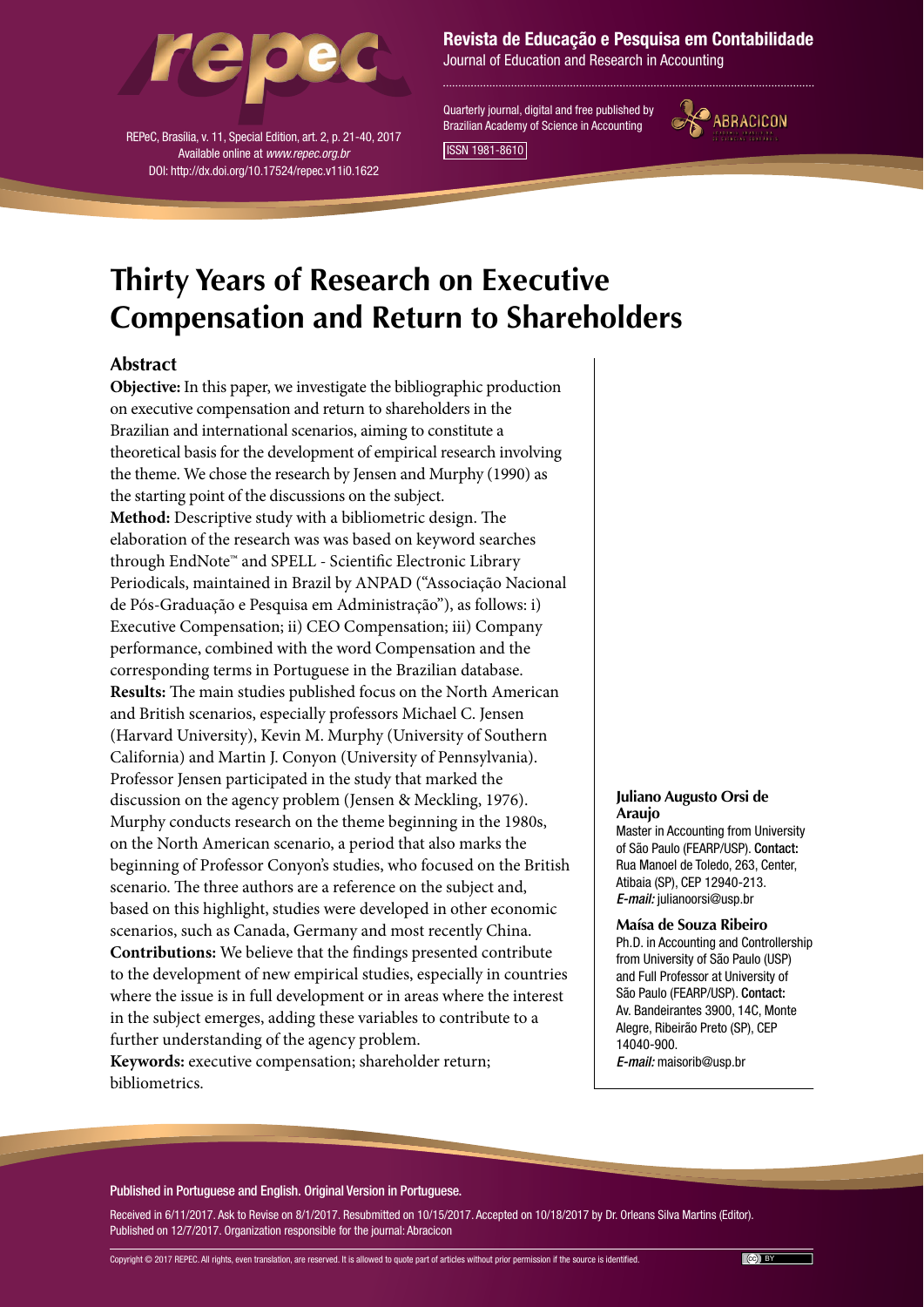# **1. Introduction**

In this paper, we investigate the bibliographic production on executive compensation and shareholder return in the Brazilian and international scenarios, aiming to constitute a theoretical basis for the development of empirical research involving the theme. Research on executive compensation and its practical implications is always questioned at times of crises and/or problems concentrated in the business environment. An illustration is the episode of millionaire bonuses and more recently in 2009, when the United States was still ensnared by the global crisis, their Congress turned its attention to identify the responsible, culminating in the election of the "Wall Street bonus culture". Other illustrations are the cases of Enron / WorldCom and the 2007 subprime crisis (Krauter, 2013).

Jensen and Meckling (1976) perceive the relationship between executives and shareholders in the disclosure of the Agency Theory, in that the principal (shareholder), capital owner, hires the agent (executive) who has the expertise to manage and take decisions about a business, in its favor. Nevertheless, if the personal utility of each is maximized, there are reasons to believe that the agent will not always act as the principal expects, which is the fact that generates the agency conflict. Araujo, Parisi, Silva and Nakamura (2014) argue that the distinction between the owner and the manager is a natural trend of the globalized economy. To the authors, the market competitiveness makes companies seek the best professionals for the exercise of the company's management function and decision taking.

The initial studies were developed in the North American scenario in the works by Murphy (1985), Jensen and Murphy (1990), Leonard (1990), Garen (1994), Miller (1995), Murphy (1998), Abowd and Kaplan (1999), Pukthuanthong, Talmor and Wallace (2004) and in the British scenario with the research of McKnight (1996), Conyon (1997) and Conyon and Sadler (2001). There is an extension of studies in other European countries such as Germany (Conyon & Schwalbach, 2000; Elston & Goldberg, 2003), France (Alcouffe & Alcouffe, 2000; El Akremi, Roussel & Trepo, 2001), Italy (Brunello, Graziani & Parigi, 2001) and in China (Firth, Tam & Tang, 1999).

Baker, Jensen and Murphy (1988) state that the theory and practice concerning compensation contracts seem particularly distant and that what the theory predicts is not used when these contracts are designed. Barkema and Gomez-Mejia (1998), Kato, Kim and Lee (2005) and Krauter (2013) argue that further studies are needed beyond the North American scenario. As noted by Kato, Kim and Lee (2005), there was a massive growth in studies on the American scenario and few studies in other markets, such as Asia, Africa and Central and South America.

The main studies published focus on the North American and British scenarios, especially professors Michael C. Jensen, Harvard University, Kevin M. Murphy, University of Southern California and Martin J. Conyon, University of Pennsylvania. Professor Jensen participated in the study that marked the discussion of the agency problem (Jensen & Meckling, 1976). Murphy conducts research on the theme beginning in 1980s, in the North American scenario, a period that also marks the beginning of the studies by professor Conyon, although in the British scenario. The three authors are references on the subject and, departing from this highlight, they develop studies in other economic scenarios, such as Canada, Germany and most recently China. They also develop the expertise to develop research in which the scenarios are mutually compared.

In Brazil, the interest in the research on this topic has grown in the last decade and has attracted the interest of researchers in accounting, business administration, economics and finance, to understand how the executive compensation and shareholder return phenomenon behave in the Brazilian environment. Beuren and Silva (2015) understand that greater transparency in the disclosure of this information contributes to the strengthening of the capital market in which they are disclosed. The results found in national and international research are contradictory and inconclusive though.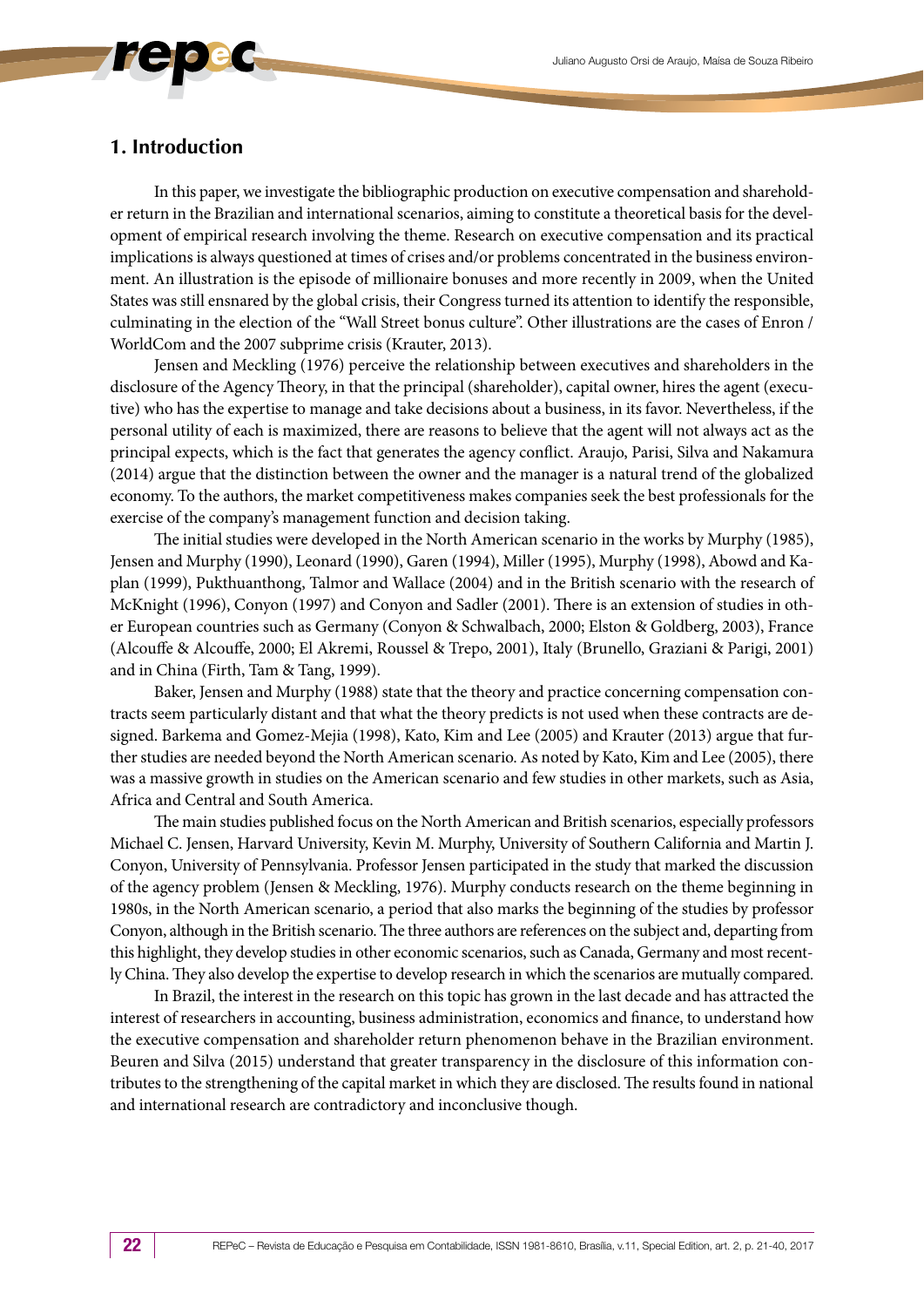To Quevedo-Silva, Santos, Brandão and Vils (2016), the use of bibliometric techniques is a common practice in applied social research, helping to understand new themes and trends regarding future research. Araujo (2006) contributes by stating that this is the technique that measures the production and dissemination of scientific knowledge.

# **2. Literature Review**

The studies aiming to investigate the relationship between executive compensation and shareholder returns derive from the research by Jensen and Meckling (1976) who, based on the elements of the Agency Theory, Theory of property rights and Finance Theory, developed the Theory of the ownership structure of the firm. The authors defined the agency cost concepts and their nature. Over time, many studies have sought to present the state of the art on the subject, which has been ongoing for decades and still inspires researchers to focus on the studies in search of conclusive results.

# **2.1 Initial studies – United States and United Kingdom**

Some classical works, including Copeland, Weston and Shastri (2007), point to the work of Jensen and Murphy (1990) as the seminal work on empirical studies that tested the relationship between compensation and return.

Murphy (1985) already showed concern with the issue though because, until then, the studies that sought to identify the relationship between compensation and performance had not been able to obtain significant results through statistical tools. Murphy (1985) states that the studies developed until then omitted some important variables and suggests the use of information about the return to the shareholder and sales growth. In his work, Murphy (1985) found a strong positive relationship between performance and executive compensation and increased sales and compensation.

The above findings are aligned with what Jensen and Murphy (1990) found five years later. They researched on the compensation published in Forbes between 1974 and 1986 and estimated that the relationship between executive compensation and performance indicated a growth in compensation of US\$3.25 for each US\$1,000.00 increase in shareholder wealth. The authors believe that this relationship, although statistically significant and positive, is small given the importance of the positions in companies. They also suggested that the factor "dismissal" should not be relevant because it is a situation that is not an incentive.

Rosen (1990) elaborated a first review of the empirical findings on executive compensation. The author suggests that the control should be distributed among the executives and that the most talented executives should be allocated to the most relevant positions and decision making and in large companies, as this effect is noticed in large trading volumes. The author also states that contracts should provide incentives to managers so as to encourage them to achieve the interests of shareholders.

Gibbons and Murphy (1992), provoked by the studies developed thus far, which argued that executives only worked to build a career, developed a study to confirm that contracts with incentives would make a difference in the performance of the CEO and consequently the company. Therefore, they applied incentive variables observed in the contracts to the models developed by Fama (1980) and Holmström (1982). Thus, they improved the study by investigating the relationship between executive compensation and performance of company shares in the stock market. The authors identified that, with a 10% increase in shareholder wealth, the executive compensation increases by 1.7%.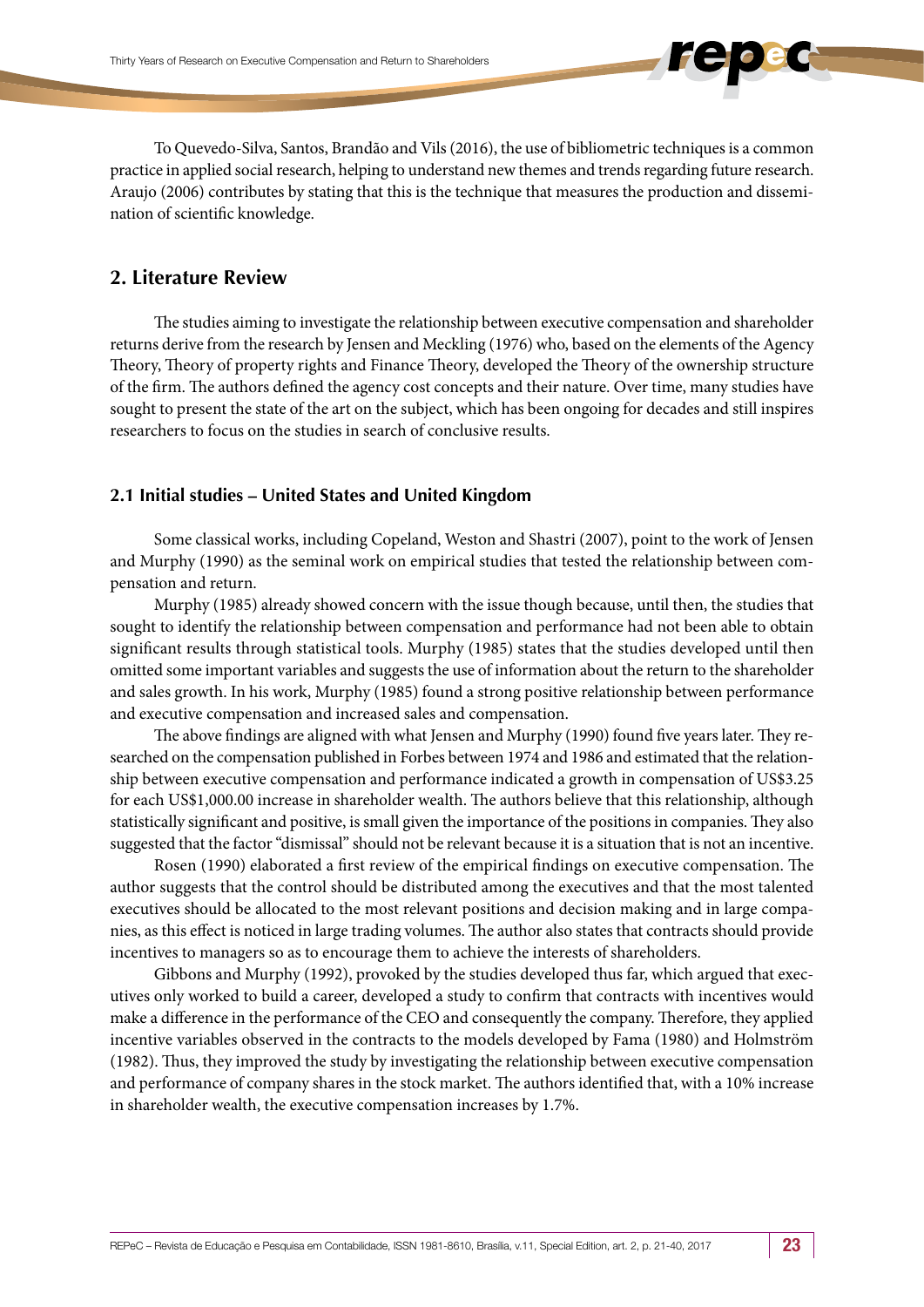Conyon and Gregg (1994) also found a relationship between compensation and sales. The authors estimated a model relating the director's compensation and shareholder return also during the 1980s. In a sample of about 170 British companies between 1985 and 1990, the authors found a significant relationship between compensation and shareholder return, but with little elasticity. In another study in which the authors felt provoked by the controversial benefit package offered to CEOs, inconsistent with the economic performance presented by companies, Conyon and Leech (1994) collected data from 294 British companies listed between 1983 and 1986. The authors tested the relationship between the major payments to directors and the performance of their companies, with size control variables and corporate governance measures. The authors identified a positive relationship with a very small estimated elasticity, which they consider to be a weak relationship. They reaffirmed the evidence found previously and found relevance in the amount of sales, a variable the authors took as explanatory of the increase in the board compensation.

Conyon, Gregg and Machin (1995) perform a literature review and a discussion of research on executive compensation and performance of companies in the United Kingdom. They point to the studies by Jensen and Murphy (1990), Gregg, Machin and Szymanski (1993), Main (1992), Main and Johnston (1993), Conyon and Leech (1994), Conyon and Gregg (1994) and Conyon (1994), in which the authors found little correlation between compensation and performance. They understand that the compensation is inadequate and show concern with the discrepancy between the compensation of employees in general and leading executives of British companies. They suggest reforms that permeate the disclosure of appropriate information and incentive systems, reorganization of governance practices and a reform in the rules that regulate these payments.

Dial and Murphy (1995), in a case study, investigated the use of incentives to executive compensation to create shareholder value. Strategies permeated the size reduction and restructuring of companies. In contrast, there was the bonus payment to executives. For the authors, the mechanism worked, as approximately \$4.5 billion profit was achieved, representing an increase of approximately 553% for the shareholder. The authors conclude that the alignment of incentives for executives is a key factor in generating value for the shareholder.

#### **2.2 Expansion to other European countries**

Another branch examined executive compensation considering executive governance practices, local legal and regulatory aspects and accounting practices adopted. As an example, Conyon and Schwalbach (1997) examined the level and structure of executive compensation policies in 2846 European companies in the 1990s, comparing Austrian, Belgian, Danish, German, Irish, Italian, Dutch, Spanish, Swiss and British companies. They found that there are significant differences among the countries, which are explained by characteristics of the positions and size of companies. By isolating these factors, they found that specific characteristics of the countries, such as corporate governance structures, local legislation and accounting standards and different ways of measuring executive compensation, are relevant in determining the company's compensation policy.

Conyon and Peck (1998) examined the relationship between executive board of directors, compensation committees and senior executives' compensation of British companies between 1991 and 1994. They found little relationship between the compensation committee member working in the company and executive compensation, that is, when the members of the compensation committee also act in the company, they tend to offer higher compensation than when the member is external to the company. The authors believe that when there is a distance between *board* and company, there is a trend towards greater alignment between goals for executives and shareholders' interests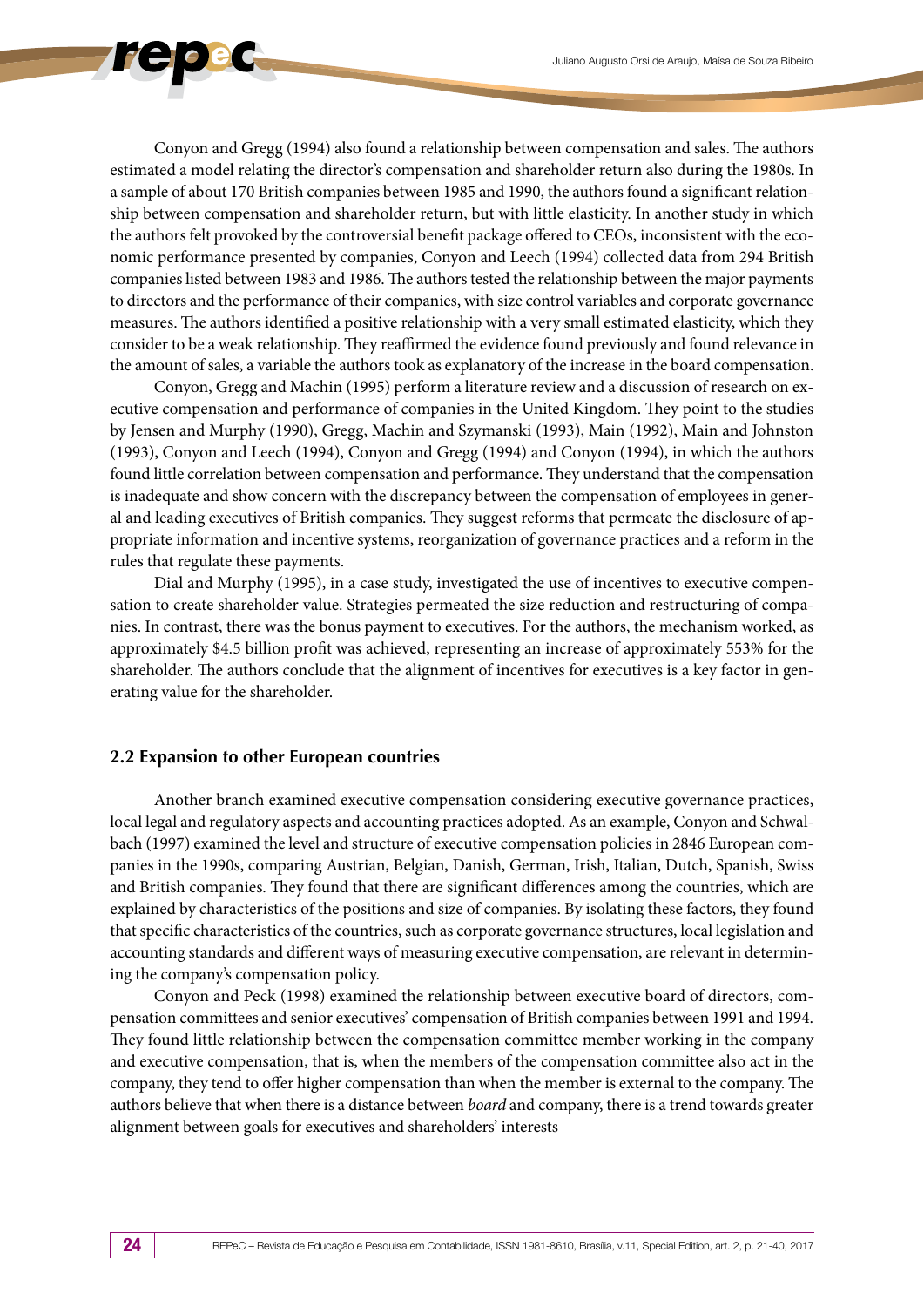Through a survey, Clarke, Conyon and Peck (1998) summarized the data from 342 British companies, focused on their corporate governance and executive compensation values. It differs from other studies though because it focused on the executives' point of view. The authors investigated items such as accountability*,* business prosperity, executive compensation disclosure and relationship with the shareholders. The authors found evidence that the companies' presidents are in line with the rules and principles established by legislation, acting with caution in matters of accounting disclosure. Thus, decision makers believe that great effort is made on regulatory issues, instead of the strategic matters that contribute to the prosperity of the business. They also report that most executives point to an increase in compensation disclosure requirements, which, for them, comes to information replication, as the specialized media disclosures such information.

Conyon and Schwalbach (2000) also investigated the determinants of executive compensation in the United Kingdom and Germany during the year 1994. They identified differences in corporate governance rules and macroeconomic characteristics between the countries. They found higher pay in the United Kingdom. Differences were observedbetween compensation policies, to the extent that stock options were paid in the United Kingdom but not in Germany, a factor that contributed to a higher pay in that country. In both scenarios, the authors identified a strong relationship between executive compensation and company performance. Thus, we find a rapid increase in research, also in the European context, in the late 1990s and early 2000s.

Murphy (1999) compiled empirical and theoretical work in his research on executive compensation published until 1998. The author found studies that used a variety of statistical approaches, in which he found that variables such as company size, sector and country, influence the tests. He found works that explored the reasons for the executive turnover which according to him, increased after the adoption of compensation though shares or stock options. He suggests that studies should be expanded to assess the effects in the afteryears of share-based payment.

#### **2.3 Comparisons among scenarios**

With the fast development of research in Europe and in the United States, Conyon and Murphy (2000) partnered and documented differences between executive compensation in the United States and the United Kingdom in the year 1997. The authors controlled variables such as size, industry, and other characteristics of companies and executives. They found that North American CEOs perceive cash compensation 45% higher than the British and 190% when it comes to total compensation. The authors also found that, in the United States, the CEOs perceive a 1.48% increase in their compensation for each unit increase in shareholder wealth, while this increase for the same reason amounts to only 0.25% in the United Kingdom. The authors conclude that this difference is mainly due to the higher pay through stock options in the United States, and dwell on institutional and cultural issues existing between the two countries.

Conyon and Sadler (2001) examined the relationship between compensation and performance in British companies. The authors developed the study in the light of Game Theory, which predicts that the career plan creates incentives for executives and may explain the variations in management compensation. The sample of 532 executives in 100 British companies revealed a statistically positive relationship between performance and executive compensation through stock options.

Hall and Murphy (2003) present the problem of stock option payments. These equity instruments are offered to many people and are presented as a very common way of executive compensation in order to reduce the agency problem. For the authors, this form of compensation is not efficient to attract, retain and motivate executives. In addition, the authors believe that the issuing costs of stock options outweigh the agency costs identified in the studies.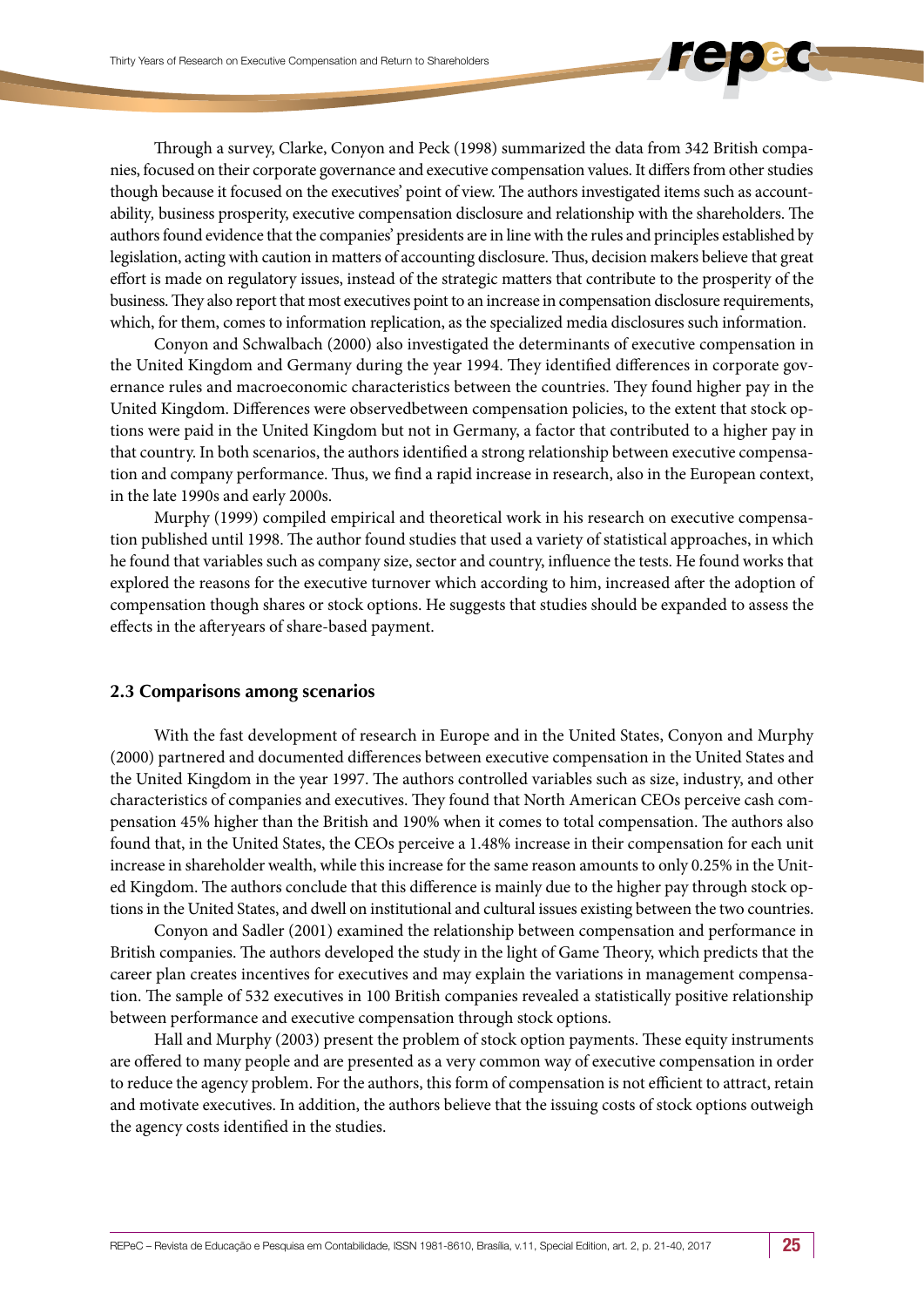In view of the discussions, there are still works that suggest changes in the way compensation policies should be adopted. Jensen, Murphy and Wruck (2004) developed a study that traced an overview of the studies on executive compensation and its practical implications in the North American scenario. The study comprises a review of issues involving the agency problem between managers and shareholders, between board members and shareholders and a discussion on the design of a compensation package aligned with corporate governance practices. The authors suggest that there was a need for change, focusing on the alignment of executive compensation packages, making them clear to the market and, as the authors define, how executives practice the *earnings-management game* to achieve their goals.

Conyon and He (2004) develop a partnership that begins with the research in which they focused on a sample of companies in IPO processes to investigate the relationship among compensation committees, executive compensation and incentives in that sense. They found a relationship between the presence of large shareholders in the compensation committee and the low fixed compensation and high variable compensation based on results. In companies where greater compensation was paid to members of the committees, there was an association with major fixed compensation and lower variable compensation. They found no evidence of the participation of CEOs from other companies in compensation committees and determining compensation policies.

### **2.4 Studies spread throughout the world**

In the mid-2000s, researchers show interest in replicating the tests in other economic environments. For instance, Kato, Kim and Lee (2005) show what they describe as the first econometric estimation about executive compensation and performance among Korean companies with or without consolidated financial statements. They developed the study using panel data containing compensation and performance data and if the company participates in an economic conglomerate or not. The evaluation considered 246 companies between 1998 and 2001. Contrary to what the previous studies appointed for Eastern companies, the authors found statistical significance between executive compensation and performance of stock-prices in the market, compared to the American and Japanese markets.

Also, Funchal and Terra (2006), considered a seminal work in the Brazilian scenario, examined the determinants of executive compensation in Latin American listed companies, based on performance indicators and corporate governance characteristics, including board of directors and executive board characteristics and ownership structure. The authors suggest that new studies should not only focus on high-ranking officers of the companies, but expand to executives who are not at the top. They measured the compensation only as the direct financial benefits, ignoring other forms of compensation such as retirement benefits, stock option plans, health care, among others. These items, however, often result in a significant annual increase in executive wealth.

In the following year, Camargos, Helal and Boas (2007) analyzed the relationship between financial performance and executive compensation of Brazilian publicly traded companies with ADRs listed on North American stock exchanges. They concluded that there is a positive and significant relationship between compensation and financial performance. They suggest developing research with larger samples and in other countries, and the use of panel data, analyzing the interaction of the variables used in this research over time.

Also in Brazil, Krauter and Souza (2008) investigated the existence of a relationship between executive compensation and corporate financial performance. They analyzed data for the year 2006 from 31 companies listed in the magazine "Best Companies to Work For" by Exame magazine. The results revealed, through the non-parametric Mann-Whitney test, that companies with high scores in the benefit ratio obtain higher financial indicators of return on equity and sales margins. The Pearson correlation test did not identify a significant linear relationship between executive compensation and financial performance.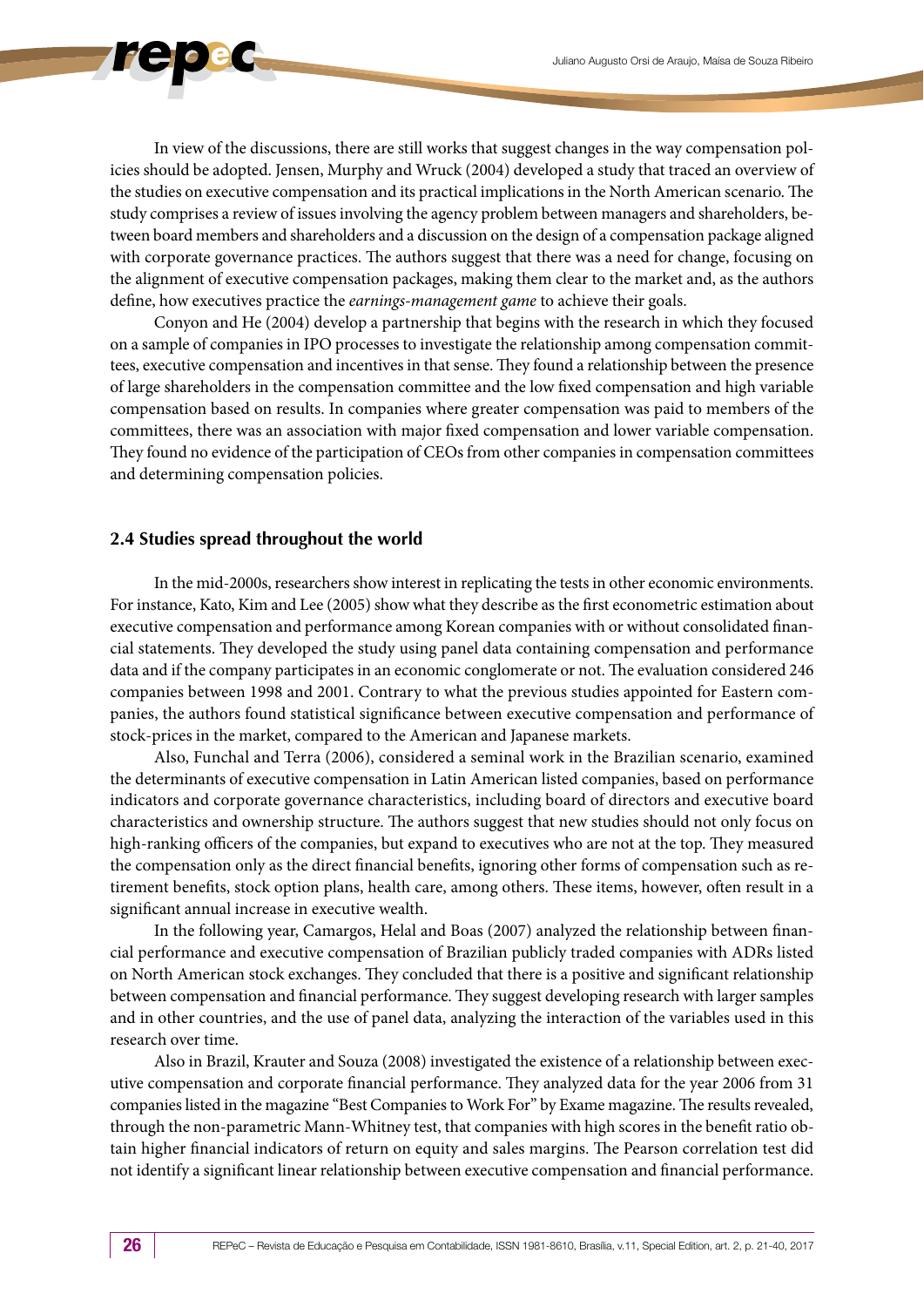In the late 2000s and early 2010, some studies focus on the relationship between compensation and result, but with a different control variable until then: the participation of consulting firms in the preparation of the compensation policy in companies. Conyon Peck and Sadler (2009) and Conyon (2011) investigated the relationship between the existence of consulting companies specialized in executive compensation and this compensation. These companies provide services in order to advise on a compensation package for senior management. The first focused on the United States and British scenarios, and the second only on the United States. The findings are very similar, in that they found a higher compensation in companies that hire consultants. They also identified the presence of a results-based compensation package for companies that maintain relations with consultancies and finally found that there is a limited relationship between the hiring of consultants and the emergence of conflicts of interest, such as a relationship with other companies and/or customers, leads to a small increase in executive compensation or there is a very specific compensation agreement.

In the same sense, Murphy and Sandino (2009) also found a positive relationship between the payments of consulting firms and the levels of executive compensation. The authors developed a study in the North American and Canadian scenarios, affirming that executive compensation is higher in companies that hire consulting services to support the recruitment and preparation of compensation packages for executives. The findings are in line with Conyon, Peck and Sadler (2009) and Conyon (2011).

Murphy and Sandino (2012) also investigated the relationship between hiring consulting firms and executive compensation. According to the authors, whenever a consulting firm is hired, there is influence in the salary payment of the top 5 executives in the companies. The authors found a positive relationship in the analysis they made in 1,074 companies. In companies that maintain these consultants, executives perceive higher compensation when compared to companies that do not hire them.

Studies understand that there is no independence to ensure reliable services though. The findings coincide with the theory that there is a relationship between executive compensation and payments made to consulting firms. There is a strong relationship between hiring other services provided by the consultants and increased compensation. A weak relationship exist between replacement of consultants and increase in executive compensation. They suggest exploring the determinants of this relationship, as companies crave for top professionals, which are expensive and are hired by equally expensive consultants.

Conyon, Core and Guay (2009) developed a study in which they compared the American and British executive compensation, as previous studies could not understand high wages with low profitability in the American scenario. They chose to compare the two markets because the United Kingdom does not have this feature. The authors found a much higher compensation in the United States when compared to the United Kingdom. Then, they sought to investigate whether there would be an adjusted premium for risk and nevertheless, based on this premise, the authors also found a much higher compensation. Thus, they made room to investigate the determinants that lead the North American compensation to be far greater than the British.

Conyon and Sadler (2010) investigated the voting determinants of shareholders and their relationship with the executive compensation. This research was motivated by the openness foreseen by legislation in the United Kingdom, so that shareholders could opine on executive compensation. The authors found that less than ten percent of shareholders failed to participate in this session. They understood that shareholders are concerned with deciding and participating in definitions about compensation policies. They also point out that, when there are high salaries in companies, there is a great conflict about the decision on compensation. There is evidence that, in companies where the compensation is smaller, in the past, there were discussions among shareholders about executive compensation. They also found evidence that, in these companies there was an alignment between managers and shareholders regarding compensation, and indicate that this leads to a reduction in the agency problem. As future studies, they suggest analyzing crisis and post-crisis scenarios and evaluate the voting behavior of shareholders and the compensation. They also recommend checking the market reaction when there are great voting dissidences, if this situation increases the turnover of executives, if there is a performance drop of the company when there is direct intervention from shareholders in determining executive compensation policies.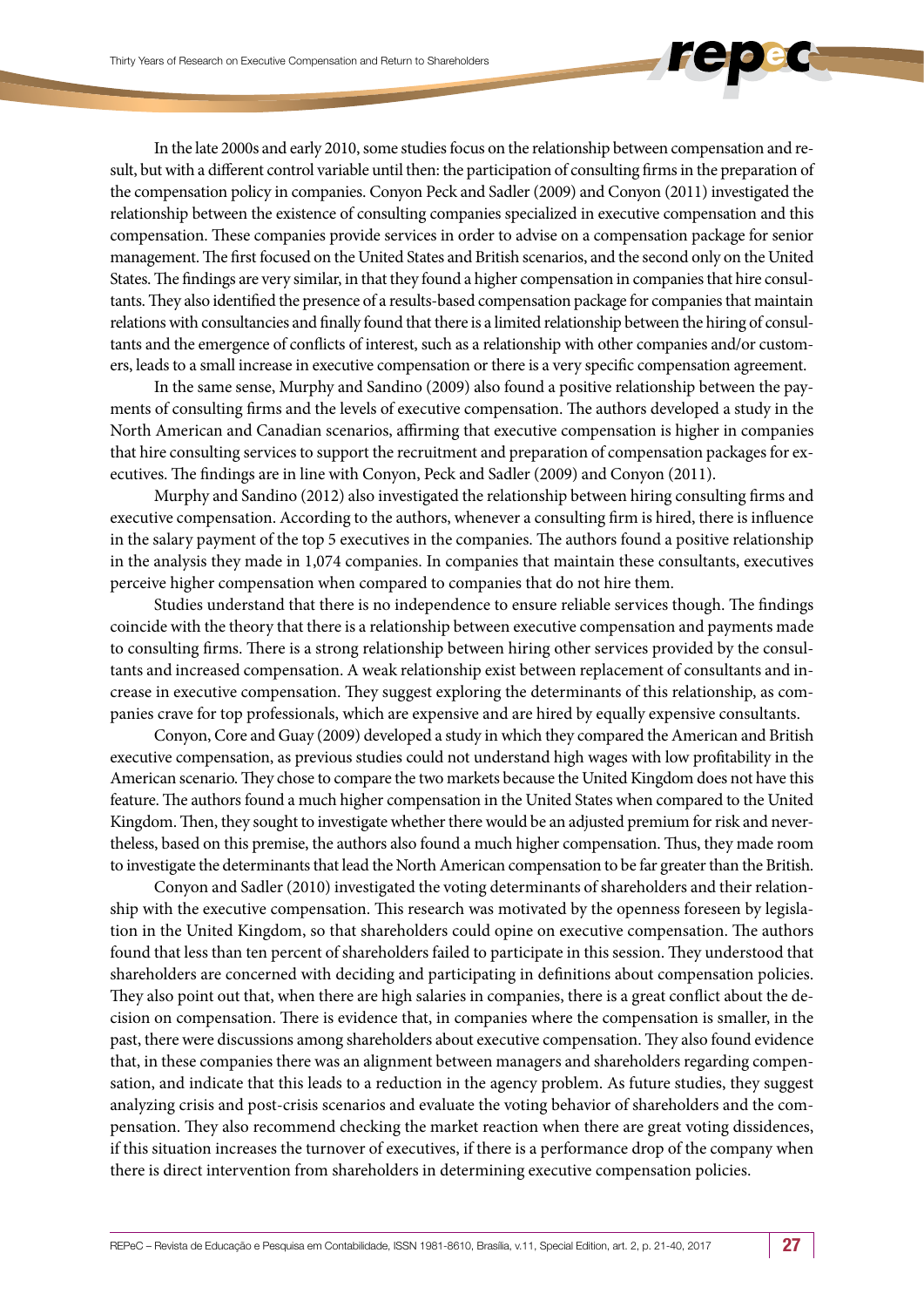Jensen and Murphy (2010) discussed about the way American companies compensate their executives, not focusing on the amount, but on the form. According to the authors, the compensation policy is one of the key success factors in an organization. The authors criticize the statements conveyed about the high compensation of executives: they believe that compensation is adequate. Through the proposed compensation, however, there is no reflection on changes in the performance of organizations: they claim that performance-based compensation has not reached the pre-established goal. For the authors, a form of compensation that reduces the distance of interests between executive and shareholder is to offer the company's own shares as compensation. They also argue that, to achieve great results, executives should receive high amounts and vice-versa: poor performance should result in penalties.

Murphy (2011) also explored legal and regulatory issues about executive compensation in the United States. In a qualitative study, the author goes through the 1980's, which were marked by the adoption of tax rules, accounting standards, establishment of disclosure and specific legislation on the subject. Murphy (2011) states that the regulation did not significantly affect the relationship company versus agent. Against the regulation, the market sets the episode of the *Golden Parachutes Plan* in the 1980s, stock options in the 1990s and restricted stock in the 2000s. The author concluded that the regulation on the theme only attended to the legislator interests and set aside shareholder interests, not contributing to the agency problem.

Murphy and Jensen (2011) investigated the causes of the problems associated with executive compensation plans. They focused on the choice of the right performance measures, with performance thresholds, goals and *benchmarks* and the relationship with compensation. In the same study, they investigated the bonus payment behavior in financial companies a midst of the global crisis. Murphy and Jensen (2011) state that the plans should not be measured by the performance in only one period. There should be a strengthening of the board in relation to research on earnings management*,* tracking of cash flow volatility, not offering the payment at once, but paying alongside cash flows and an improvement in financial evaluation indicators such as ROA, EPS and ROE.

Jensen and Murphy (2012) investigated the practice of earnings management in the relationship between managers, board members and capital market analysts. According to the authors, this practice is characterized by executive decision making that aligns with certain markets agents to "produce" previously agreed results. They also claim that this practice culminates in losses for the company itself, as well as losses for shareholders, customers, employees and the community as a whole, besides significantly damaging the market functioning and leading to long-term value destruction. The authors suggest ways to curb such acts, which consist of: i) executives should not be rewarded for the rapid growth in the share price; ii) companies need to end the earnings management and the game of profit orientation that has become common among publicly traded companies and analysts and; iii) senior executives need to communicate with the capital markets. They need to understand the value drivers in their organization and align internal goals with these drivers, instead of analysts' expectations.

Murphy (2012a) investigated the bonuses paid to the United States financial sector executives. The author found little evidence that compensation policies encourage risk taking among senior executives. The author presented two regulations imposed by the North American legislative power, which limited the payment to the senior executives who, according to the author, did not serve risk mitigation, payment improvement or creditor protection purposes. The author concludes that the corporate governance policies have greater functionality in companies and contribute to the mitigation of agency problems when compared to regulations imposed by the legislative power.

Murphy (2012b) summarized the state of the art about executive compensation in the United States and in multinational companies, evaluating the evolution of the theme in the last century. The author points to the latest findings, in that there is a strengthening in efficient contracts and management skills and a weakening in disclosure rules, tax policies, accounting standards and legislation in general. The author criticizes government intervention and claims it has been both a response and a great temporal trend factor in executive compensation at the end of last century. Murphy (2012b) also concluded that any explanation for the payments that ignore political factors is critically incomplete.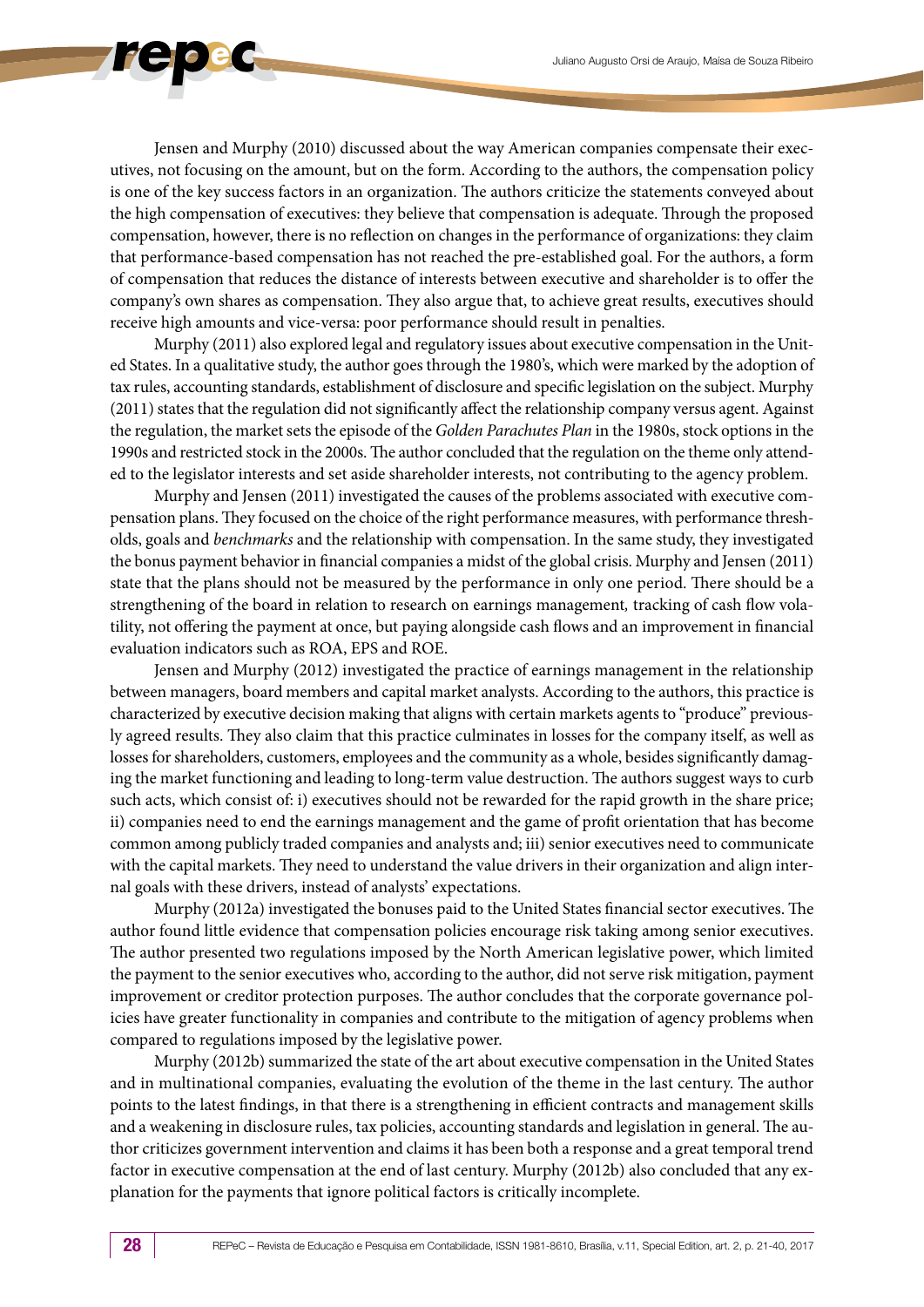Murphy (2013) investigated the limitation imposed by the European Union on the variable executive compensation of banks in that region. The author found increased incentive to risky decision making, a reverse effect to that expected by regulators. He also found a significant increase in fixed compensation, reduction in incentives for value generation, competitiveness reduction among banks in Europe, events that culminated in the reduction of investments in banks and consequent reduced access to capital and increased borrowing costs.

Conyon (2014) also presents in his study executive compensation and corporate governance practices in North American companies. He found a correlation between the average executive compensation and corporate performance and their size. Identified in performance incentive contracts, especially sharebased payments. Compensation committees are independent and present little evidence of maximizing executive compensation. The author also showed that companies that hire consulting firms are influenced by the committee and not by their own board.

#### **2.5 Compulsory disclosure: China and Brazil explore the theme**

Characterized as emerging contries with compulsory executive remuneration disclosure, as from 2010, research on the theme take form in China and Brazil.

As a result of companies going public in China and the disclosure of information on executive remuneration, studies advance to investigate the phenomenon in the Chinese scenario. For example, Conyon and He (2012) investigated executive compensation and corporate governance in Chinese listed companies. The authors aimed to compare Chinese and American market behavior. According to the authors, the results were consistent with the prerogatives addressed in the Agency Theory, which found a positive correlation between executive compensation and companies' performance. There is a higher compensation with the company's own shares as compared to a fixed salary. They also observed that the companies controlled by the state or with concentrated ownership structures have a smaller compensation and incentives packages. In line with corporate governance, the boards play an important role. In accordance with these results, they also found that, in companies where there is greater independence of the executive, the ratio payment *vs* performance is more significant. They found that, in the United States, the payment to executives is seventeen times higher than in China and concluded that a significant difference between the two scenarios is the state control over companies.

Conyon and He (2012b), also in the Chinese environment, investigated the CEO turnover in relation to the performance of companies with branches focused on the capital market and accounting profit. The study covered about 98% of listed China companies in the period from 1999 to 2006. The turnover of high-ranking professionals in companies is negatively correlated with the accounting profit, while the market performance did not show consistent results. According to the authors, the accounting figures have greater strength compared to the market information, regarding the choice to replace the executive team. Another finding in the study is that the companies controlled by the state appreciate the financial information more than the market information, a fact that may have contributed to the findings.

Conyon and He (2012c) investigated the relationship between executive compensation and performance of Chinese companies and the corporate governance practices' impact on compensation and incentives paid to executives. The authors identified a positive correlation between executive compensation and economic performance. They also found a positive correlation between compensation policies and performance and that the share-based payments are influenced by governance and capital structures.

In the following year, Conyon and He (2013) continued the partnership and studied the relationship between executive compensation and corporate fraud in China. They found a significant negative correlation between pay and corporate fraud in the sample, which covered the period from 2005 to 2010. The findings corroborate the hypothesis that the CEOs receive penalties in fraud identification cases, resulting in a reduction of their salaries. They found that, in companies where there is evidence of fraud, the compensation is lower. This occurs primarily in companies without state control and expanding companies. According to the findings, the adopted governance mechanisms contribute to mitigate fraud.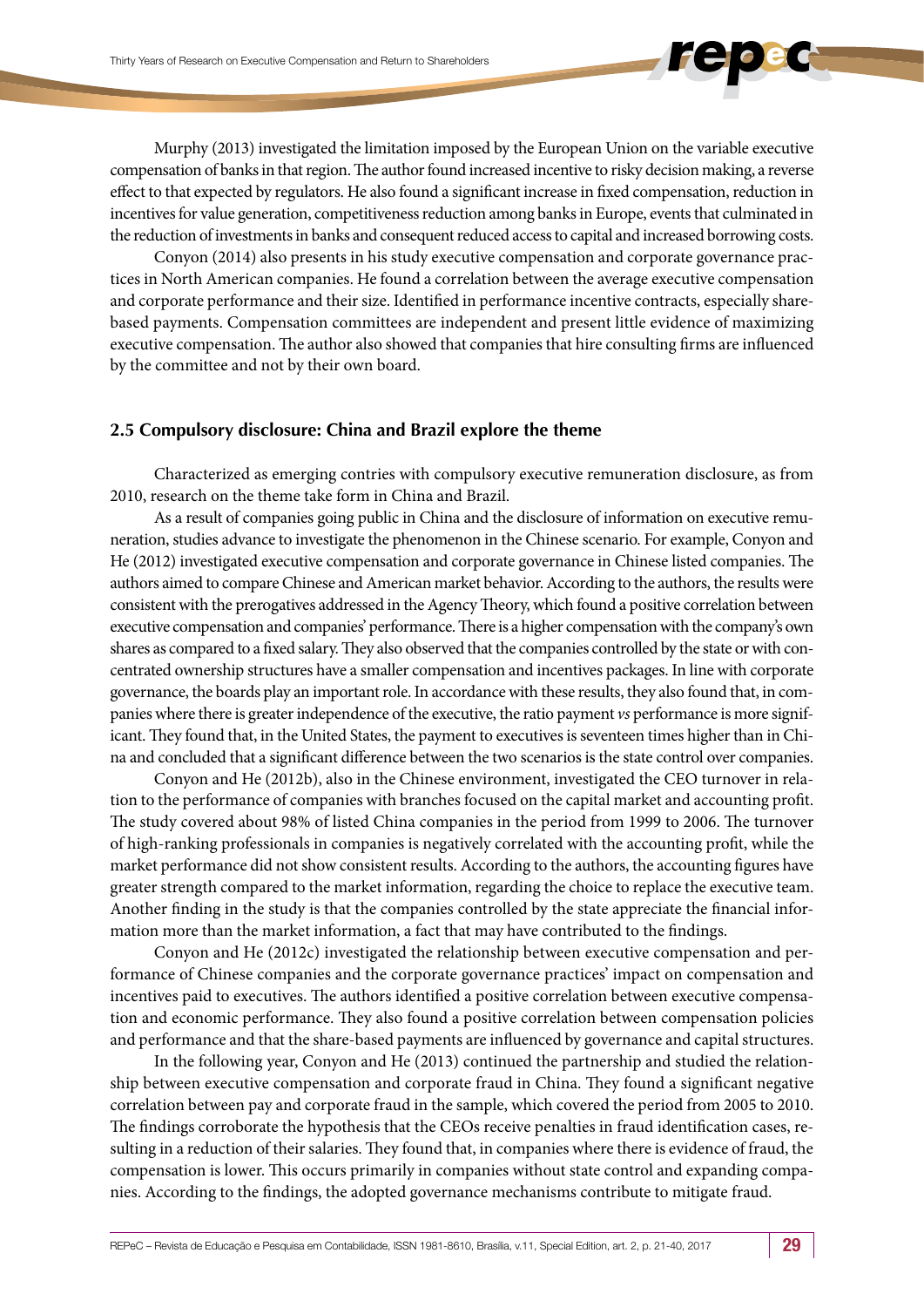Also, Cordeiro, He, Canyon and Shaw (2013a) investigated the behavior of compensation contracts of Chinese executives between the years 2000 and 2010. The authors began their studies assuming premises such as i) that performance would be a determining factor in compensation contracts; ii-) management strength and influence would result in a segregation between compensation and performance and; iii-) there would be a reward for a positive performance*,* but no penalty due to inefficient management. They found different results between executive compensation and accounting profit achieved: when there is a significant profit, for example, surpassing the industry average or the competitors, the managers receive greater recognition and awards. When the opposite occurs, there is penalty for managers, some cases resulting in their dismissal. They found no relationship between this scenario and the ownership structure, nor internal corporate governance practices.

The same researchers developed a study in the Chinese scenario comparing the accounting performance with the stock market performance as measures of executive compensation between the years 2001 and 2007. The authors found that the accounting profit presents a greater value than the market performance as a determinant of executive compensation contracts. They also found evidence that, in the companies controlled by the state, there is greater confidence in the accounting data rather than the market information. Finally, they concluded that in companies where there is a better governance structure, market information is presented as crucial to the executive compensation contract design (Cordeiro, He, Canyon & Shaw, 2013b).

In the Brazilian scenario, the studies restart in 2010, with the mandatory disclosure of executive compensation starting in 2009. Especially Silva and Chien (2013) analyze whether Brazilian companies that better remunerate executives present higher market value and improved operational performance. They found no significant relationship between executive compensation, company value and performance. They used multiple linear regression estimated by the Generalized Method of Moments to control for endogeneity.

Beuren, Silva and Mazzioni (2014) examined whether executive compensation is correlated with the size and performance of Brazilian listed companies. The results show that executive compensation is significant negatively related with company size and positively related with market indicators. Contrary to expectations, the statistical tests revealed no correlation between executive compensation and financial performance indicators. They used descriptive statistics, normality test, canonical correlation, nonparametric Mann-Whitney test and Spearman correlation. They concluded that there is a negative relationship between company size and executive compensation and that executive compensation is only linked to the companies' market performance.

Beuren and Silva (2015) developed a study to verify the evolution of the disclosure of executive compensation variable in the financial statements of the largest publicly traded companies in Brazil. They used a qualitative descriptive study and concluded that, with the obligation to disclose the compensations imposed by the Brazilian Securities Commission, there was an increase in the disclosure of such information as from 2009, when the standard came into force.

Tinoco, Rossi and Portugal (2015) analyzed the breakdown of executive compensation from the four state and private electricity sector companies with the highest total assets traded on BM&FBOVESPA, totaling a sample of eight entities. The differences found are the higher proportion of compensation to executives through fixed compensation in state-controlled companies, while a greater balance is observed in privately held companies. Moreover, privately held companies pay higher values than state-controlled companies. Although, in theory, the objectives of private companies and state enterprises are different, these characteristics do not manifest themselves significantly in the composition of compensations, which largely consists of fixed salary, benefits and bonuses (PLR), while only one private company offers compensation through company shares.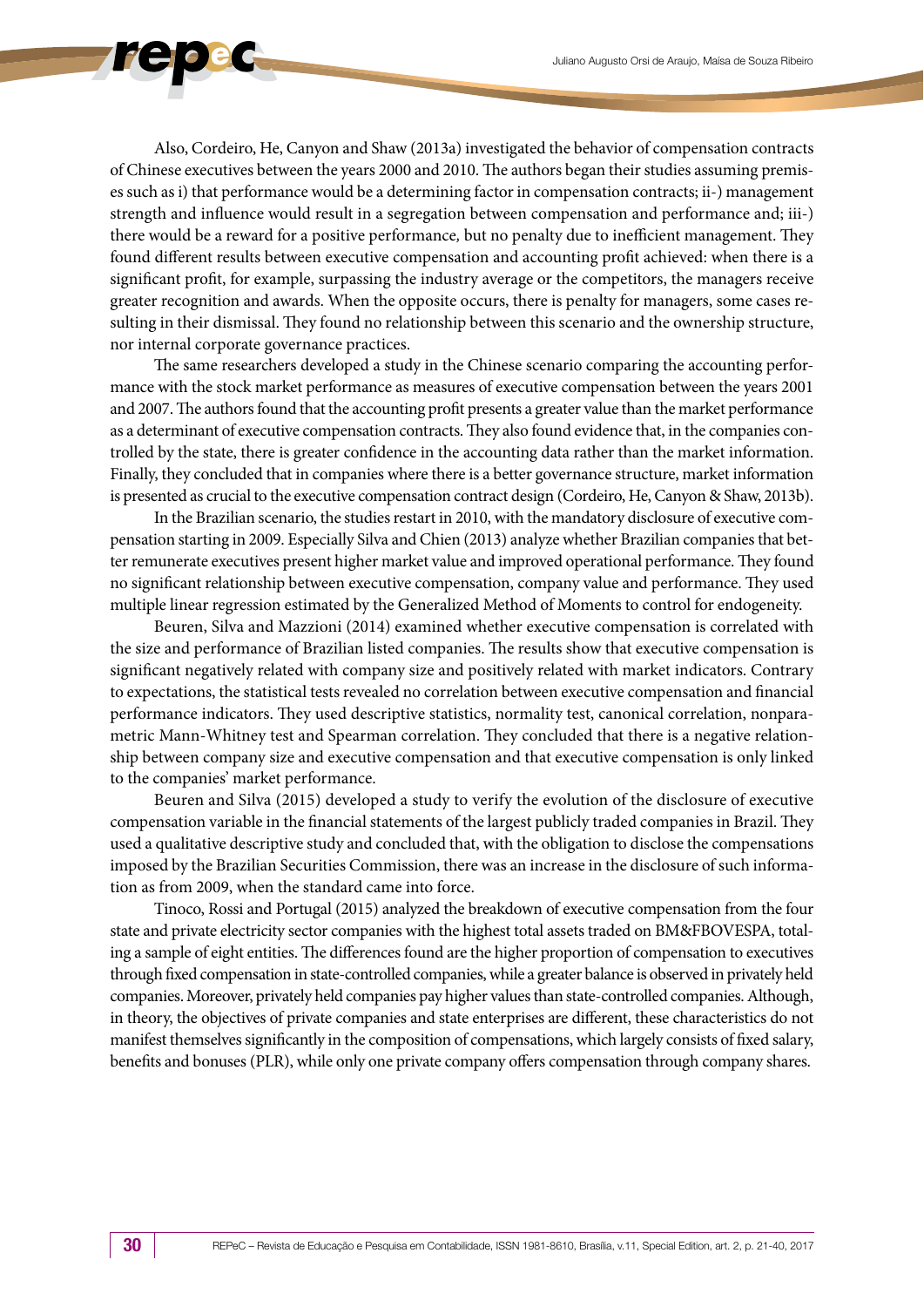Machado and Beuren (2015) verified how the executive compensation policy, at the level and structure perspectives, in line with Murphy's proposition (1999), has been practiced in Brazilian, American and English industrial companies from 2007 to 2010. The compensation of American executives is almost three times higher than the Brazilian and British executives. Regarding the compensation structure, no similarities were found. They concluded that the executive compensation policy adopted in the three scenarios shows no similarities in the level and structure perspectives highlighted.

Fernandes and Mazzioni (2015) investigated the existence of correlation between the performance measures in Brazilian listed financial companies and the compensation of their executives. The analysis of several canonical correlations showed mixed results, which do not permit a consistent indication of a significant correlation between the total compensation of executives and the investigated companies' performance. Samples involving companies that use the compensation variable, however, tend to present significant positively correlations with the performance variables used.

Kaveski, Vogt, Degenhart, Hein and Scarpin (2015) analyzed the factors that determine the sharebased compensation of the directors of companies listed on BM&FBovespa. The results showed that, the greater the company's efficiency in generating profits from its assets and the higher its total income, the lower are the share-based compensations to directors. On the other hand, the higher the market value of the company, the greater are the share-based compensations to directors.

# **3. Research Method**

We understand that the study's ontology is classified under the philosophical position of realism and its epistemological position under objectivism, within a functionalist paradigm. It is a descriptive study with a bibliometric design.

The research was elaborated with key-word searches through *EndNote ™* and SPELL - Scientific Electronic Library Periodicals, maintained in Brazil by ANPAD ("Associação Nacional de Pós-Graduação e Pesquisa em Administração"), as follows: i) Executive Compensation; ii) CEO Compensation; iii) Company performance, combined with the word Compensation and the corresponding terms in Portuguese in the Brazilian database.

In a second step, the researchers profiles were examined through the website *researchgate.net*. The papers were obtained through libraries offered by the "Universidade de São Paulo" - USP (University of São Paulo), *Scopus* and *Web of Science.* We searched papers without time limit, considering the research of Jensen and Murphy (1990) as the starting point. The cut-off date was August 31, 2016.

With the papers in hand, we proceeded to the reading of abstracts and elected the papers that addressed the issue. This review constituted the base for the composition of the reference above. We also composed the theoretical reference list and submitted it to descriptive statistical analysis, using the free software *BibExcel.* The data were obtained by accessing each of the papers, and simultaneously arranged in a table, with the following fields: authors 1 to 5, title, publication medium and year.

# **4. Results and Discussion**

We identified 154 papers based on the selected keywords and, after reading the abstract, 21 studies were excluded, which led us to a sample of 133 papers for analysis. We found 10 studies that preceded the research of Jensen and Murphy (1990). During the 1990s, 25 studies were published, 39 in 2000s and a significant increase in the last decade started in 2010, with 59 publications, as described in Chart 1: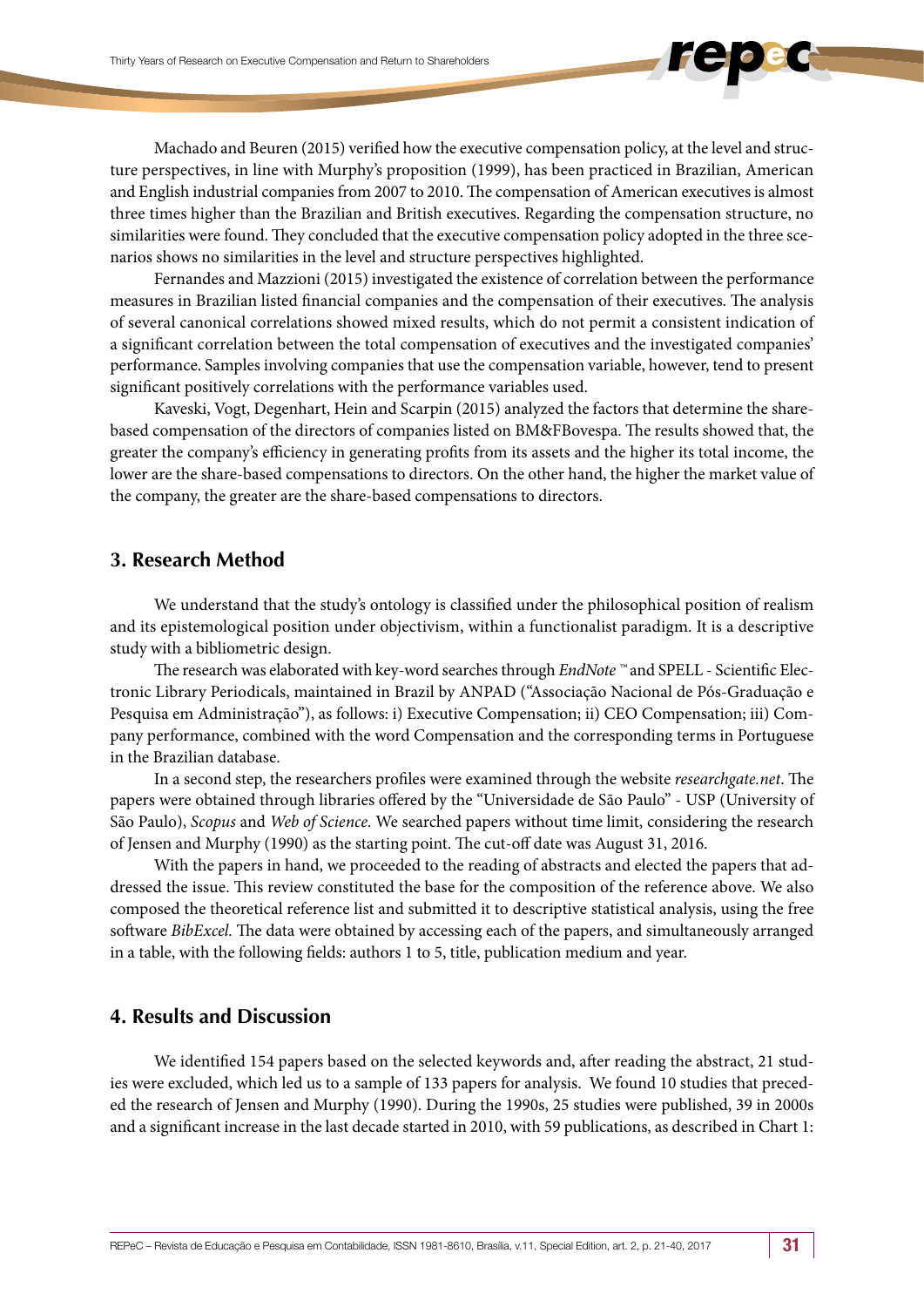

#### **Chart 1.** Annual Publications

Source: The authors.

The publication media of the studies were ranked under: meetings, book, journal or thesis. Thirteen papers were found that were published in congress proceedings; 55 books, including six published before Jensen and Murphy's research (1990) and 53 journal papers and 12 theses, as shown in Chart 2 below:





Source: The authors.

Most studies were developed in pairs (55) or individually (51), while studies written in trio corresponded to 23. We found 163 different authors, among which Professor Kevin Murphy with 23 publications and Professor Martin Conyon with 22 studies. Their main partners are the Professors Michael Jensen (7) and He (8), respectively. Professor He stands out for research in the Chinese scenario and, in Brazil, Professor Beuren stands out, who participated as a co-author in four works: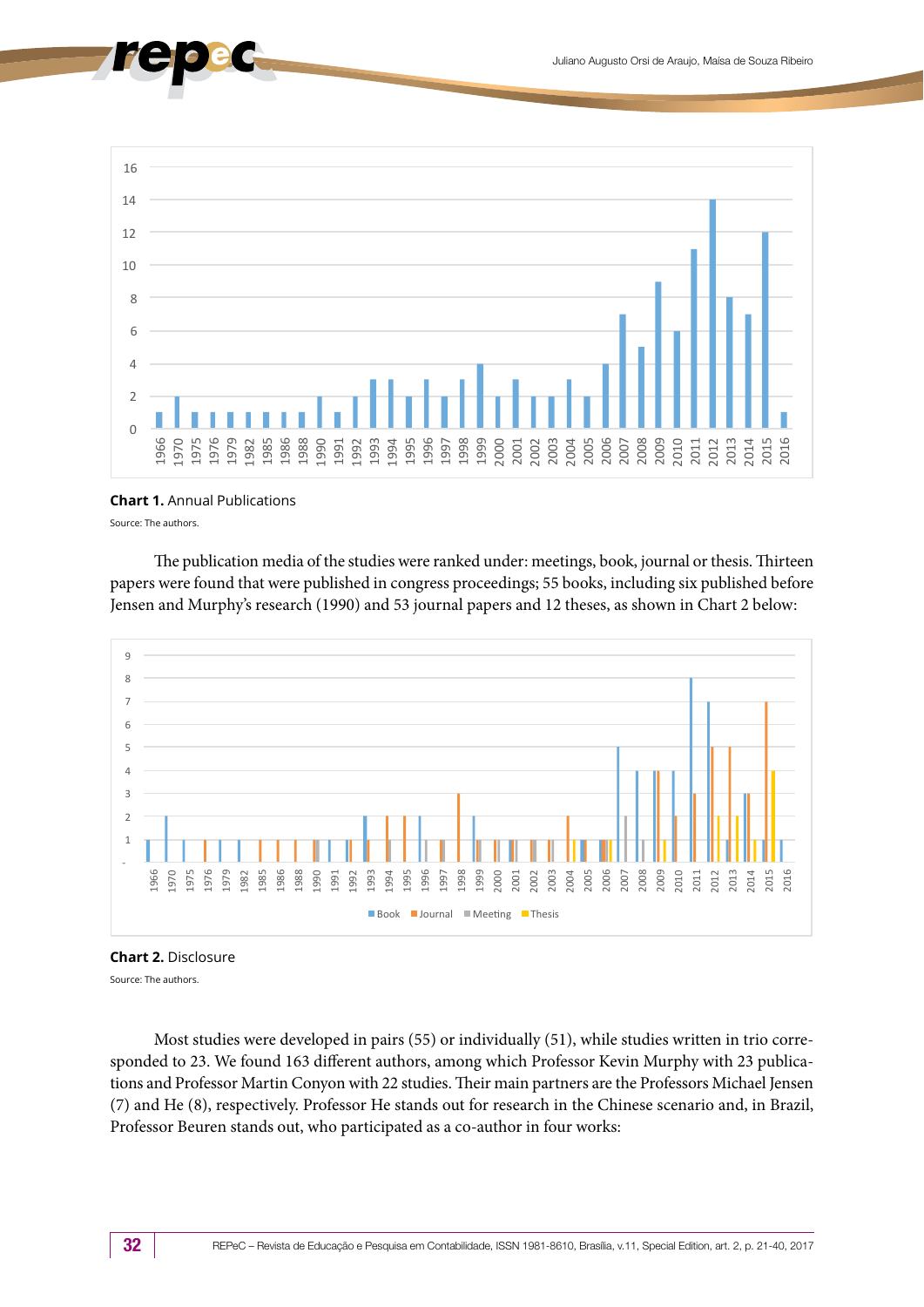

**Chart 3.** Authors

Source: The authors.

We also found that the largest number of works investigated the North American scenario (27), followed by the United Kingdom (25), Brazilian (11) and Chinese (10) scenarios. Publications as from the year 2000 stand out, with rapid growth of investigations in China and Brazil. In this classification, we excluded the books because of their theoretical and limited empirical characteristics.



**Chart 4.** Scenario

Source: The authors.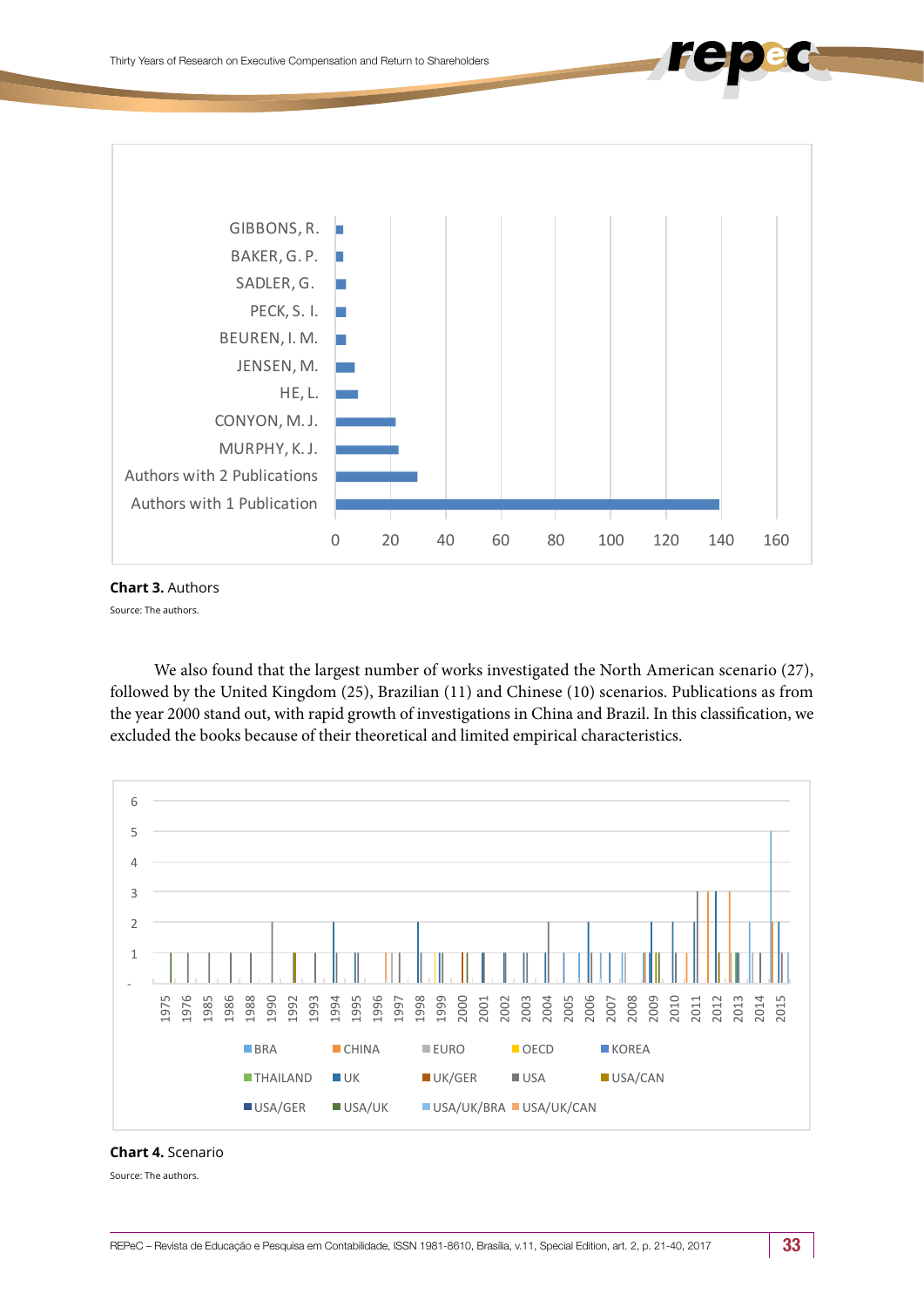When we aligned the main authors and scenarios, we noted the concentration of Murphy's studies in North American companies, while Conyon permeates the British and North American companies and heads towards the Chinese scenarios, especially in partnership with Professor He:



**Chart 5.** Authors and scenarios

Source: The authors.

Conyon demonstrates greater openness to research the theme in different scenarios: he began his studies in the United Kingdom, following a comparison between the North American and British scenarios in partnership with Murphy himself, and also delves into other countries of the European community. In the last decade, he expanded his studies to the Chinese scenario. Murphy, on the other hand, focuses his efforts on the American scenario, strongly criticizing the compensation models imposed by the government through regulations, questioning the practice: he proves to be an icon on the topic. He also executed some research comparing the North American and Canadian scenarios.

In the subject executive compensation, we identified concentration areas of the studies, among which we highlight: i-) executive compensation *vs* return; ii-) compensation, corporate governance and regulatory environments; iii-) literature reviews; iv-) *vs* compensation versus consultants; v-) critics against the methods used; vi-) comparisons and vii-) compensation determinants. Employing this classification, we found the distribution below: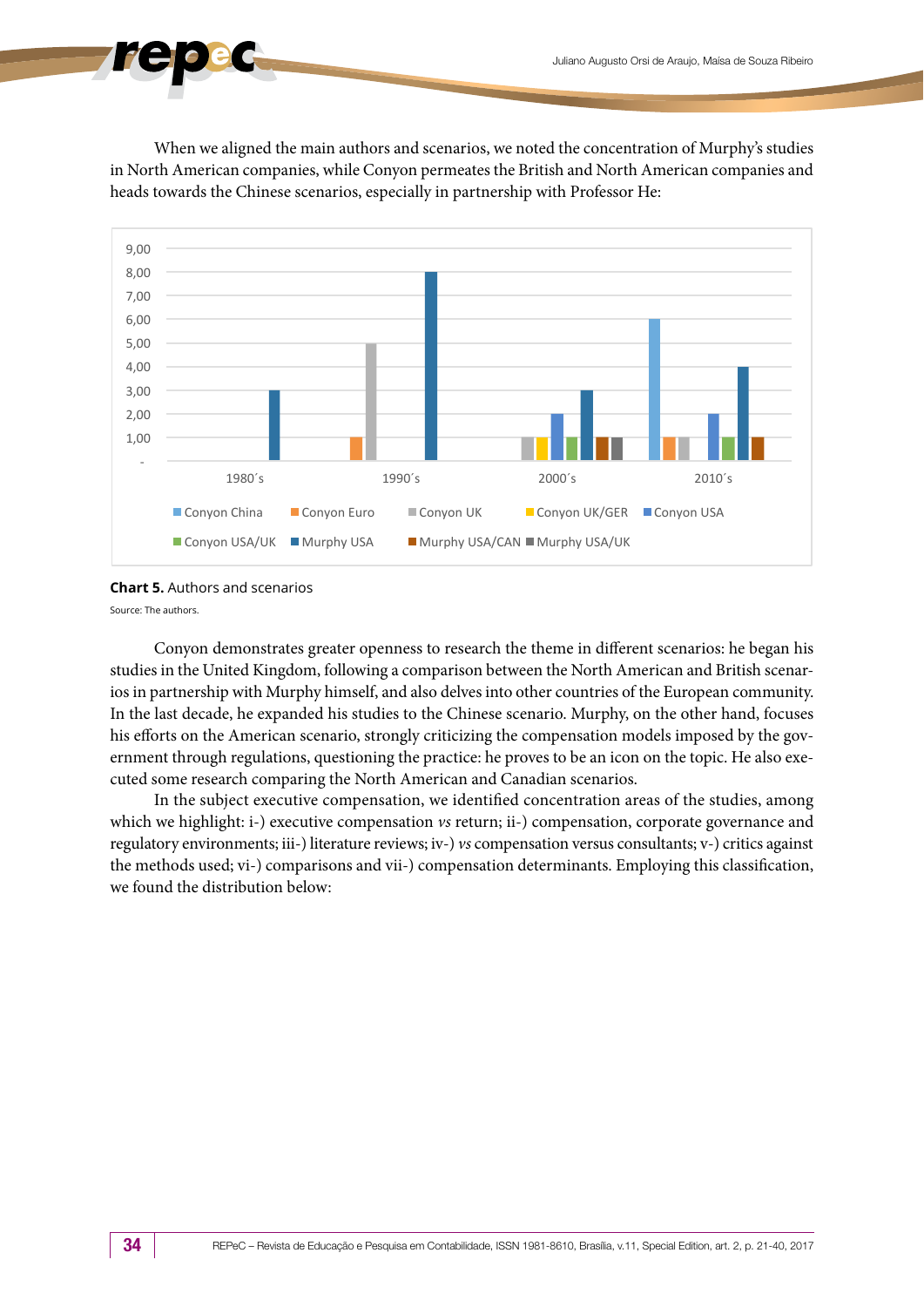

**Chart 6.** Themes

Source: the authors.

# **5. Conclusion**

In this paper, we achieved the objective of summarizing the state of the art of executive compensation and business performance, thus providing the context of the research in this area. Executive compensation is involved in everyday issues and is always questioned in economic events or even in the political and legislative environment. Discussions surrounding this issue always question the efficient contracts and compensation coefficients and influence of the executive board. Sometimes, issues are left aside, such as disclosure level, tax policies and accounting standards, general legislation and even the political climate.

We found that with the fast growing payments through stock options*,* starting in the 1990s, many studies have focused their efforts on creating models with cross-sectional methods and time series, aimed at finding a relationship between compensation and return, especially in North American and British scenarios. Most of these studies did not take into account relevant factors such as political and regulatory issues though.

Our findings contribute to draw a timeline of this issue, in which we observed that, in the 1990s, research with a strong quantitative method appeared, in which researchers looked for the relationship between compensation and return. In the 2000s, there have been studies that question the forms of compensation and insert, variables not observed before into the models, such as aspects of corporate governance, local policy, regulation and accounting standards. These findings are in line with Murphy's search results (2013). In the last decade, we note that the studies are no longer concentrated in the North American and British scenarios and started to develop in China and emerging economies, such as Brazil.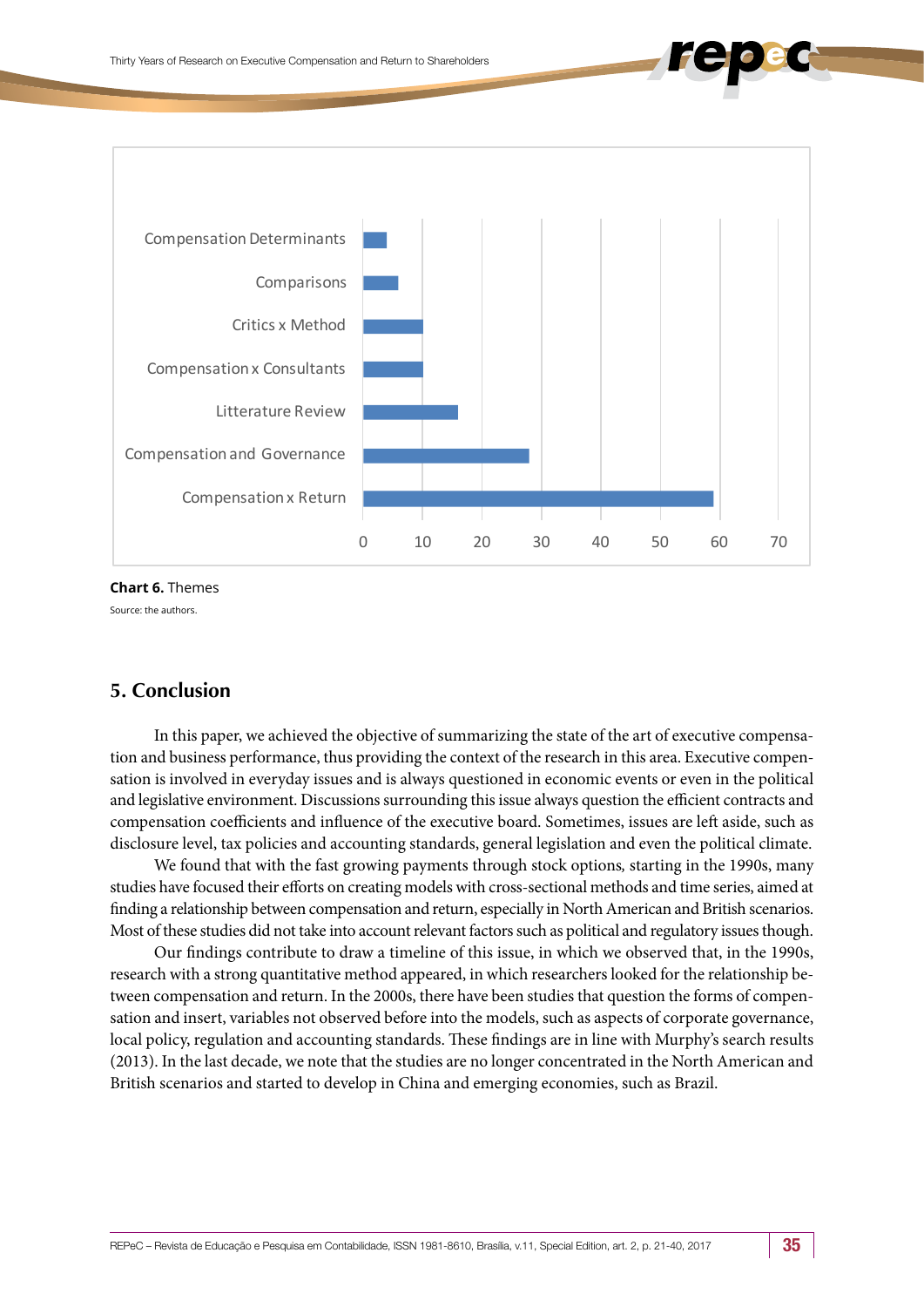We identified two great authors, Kevin M. Murphy, University of Southern California and Martin J. Conyon, University of Pennsylvania*.*We cannot fail to mention Professor Michael C. Jensen, *Harvard University,* who Professor Jensen participated in the study that marked the discussion of the agency problem (JENSEN; MECKLING, 1976). Murphy has conducted research on the theme as from the 1980s, focusing on the North American scenario, a period that also marks the beginning of the studies by Professor Conyon, who focused on the British scenario. We also highlight the growth of research in China in partnership between Professors Conyon and He.

Finally, we believe that research on executive compensation become controversial and interesting at the same time, because there are variables that directly impact the empirical results, such as efficient contracts, management capabilities and political and regulatory issues, which interact with each other. Thus, we believe that the findings presented contribute to the development of new empirical research, especially in countries where the issue is in full development or in areas where the interest in the subject is arising, with the addition of these variables to contribute to the understanding of the agency problem.

# **References**

- Abowd, J. M.; Kaplan, D. S. (1999). Executive compensation: six questions that need. DOI: http://dx.doi. org/10.3386/w7124
- Alcouffe, A.; Alcouffe, C. (2000). Executive compensation: setting practices in France. *Long Range Planning* 33, pp. 527-543. DOI: http://dx.doi.org/10.1016/S0024-6301(00)00053-4
- Araújo, C. A. (2006). Bibliometria: evolução histórica e questões atuais. *Em Questão 12*(1); pp. 11-32.
- Araujo, J. A. O.; Parisi, C.; Silva, A. F.; Nakamura, W. T. (2014). Remuneração de executivos e desempenho das companhias abertas brasileiras: uma visão empírica após a publicação da Instrução Normativa CVM 480. *Revista Brasileira de Contabilidade 209*; pp. 69-83.
- Baker, G. P.; Jensen, M. C.; Murphy, K. J. (1988). Compensation and incentives: practive vs theory. *The Journal of Finance 42*(3); pp. 88-102. DOI: http://dx.doi.org/10.1111/j.1540-6261.1988.tb04593.x
- Barkema, H. G.; Gomez-Mejia, L. R. (1998). Managerial compensation and firm performance: A general research framework. *Academy of Management Journal, Briarcliff Manor*, *41*(2), pp. 135-146. DOI: http://dx.doi.org/10.2307/257098
- Beuren, I. M.; Silva, J. O. (2015). Evidenciação da remuneração variável dos executivos nas maiores empresas brasileiras listadas na BM&F Bovespa. *Enfoque Reflexão Contábil 34*(3), pp. 95-124. DOI: <http://dx.doi.org/10.4025/enfoque.v34i3.26154>
- Beuren, I. M.; Silva, M. Z.; Mazzioni, S. (2014). Remuneração dos executivos versus desempenho das empresas. *Revista de Administração FACES Journal 13*(2), pp. 8-25. DOI: [http://sci-hub.](http://sci-hub.cc/10.21714/1984-6975FACES2014V13N2ART1556) [cc/10.21714/1984-6975FACES2014V13N2ART1556](http://sci-hub.cc/10.21714/1984-6975FACES2014V13N2ART1556)
- Brunello, G.; Graziami, C.; Parigi, B.M. (2001). Executive compensation and firm performance in Italy. *International Journal of Industrial Organization 1*(1), pp. 133-161. DOI: http://dx.doi.org/10.1016/ S0167-7187(99)00026-0
- Camargos, M. A.; Helal, D. H.; Boas, A. P. (2007). *Análise empírica da relação entre a remuneração de executivos e o desempenho financeiro de empresas brasileiras.* Encontro Nacional De Engenharia De Produção, Rio de Janeiro, RJ, Brasil, 28.
- Clarke, R. N.; Conyon, M. J.; Peck, S. I. (1998). Corporate governance and directors´ remuneration: views from the top. *Business Strategy Revi*ew *9*(4), pp. 21-30. DOI: http://dx.doi.org/10.1111/1467- 8616.00079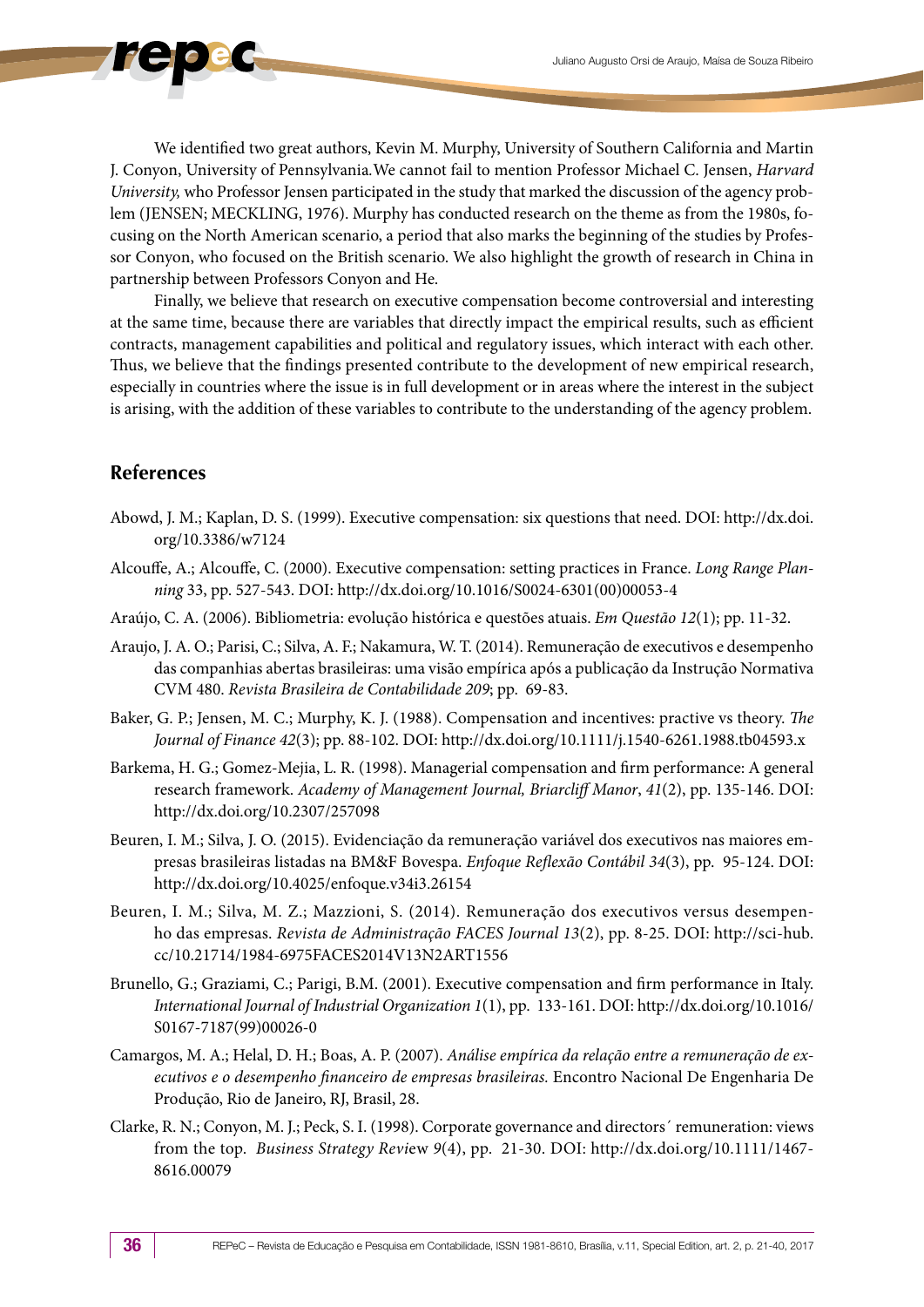- Conyon, M. J. (1994). Corporate governance changes in UK companies between 1988 and 1993. *Corporate Governance: An International Review 2*(2), pp. 87-99. DOI: 10.1111/j.1467-8683.1994.tb00060.x
- Conyon, M. J. (1997). Corporate governance and executive compensation. *International Journal of Industrial Organization 15*(4), pp. 493-509. DOI: https://doi.org/10.1016/S0167-7187(96)01032-6
- Conyon, M. J. (2011). Executive compensation consultants and CEO pay. *Vanderbit Law Review*, *64*(2), pp. 399-428.
- Conyon, M. J.; Core, J. E.; Guay, W. R. (2009). Are U.S. CEOs paid more than U.K. CEOs? Inferences from risk-adjusted pay. *Review of Financial Studies* 24, pp. 402-438. DOI: http://dx.doi.org/10.1093/rfs/ hhq112
- Conyon, M. J.; Gregg, P. (1994). Pay at the top: a study of the sensitivity of top director remuneration to company specific shocks. *National Institute Economic Review* 149, pp. 83-92. DOI: https://doi. org/10.1177/002795019414900107
- Conyon, M. J.; Gregg, P.; Machin, S. (1995). Taking care of business: executive compensation in the United Kingdon. *The Economic Journal 105*(430), pp. 704-714. DOI: http://dx.doi. org/10.1080/13619469708581456
- Conyon, M. J.; He, L. (2004). Compensation committees and CEO compensation incentives in US entrepreneurial firms. *Journal of Management Accounting Research 16*(1), pp. 35-56. DOI: http://dx.doi. org/10.2308/jmar.2004.16.1.35
- Conyon, M. J.; He, L. (2012a.) Executive compensation and corporate finance in China. *Journal of Corporate Finance 18* (2), pp. 1-51. DOI: <http://dx.doi.org/10.1016/j.jcorpfin.2011.04.006>
- Conyon, M. J.; He, L. (2012b). CEO turnover in China: The role of market-based and accounting performance measures. *European Journal of Finance 18*(7), pp. 657-680. DOI: http://dx.doi.org/10.1080 /1351847X.2012.676559
- Conyon, M. J.; He, L. (2012c). CEO compensation and corporate governance in China. *Corporate Governance an International Re*view *20*(6), pp. 575-592. DOI: http://dx.doi.org/10.1016/j.jcorpfin.2011.04.006
- Conyon, M. J.; He, L. (2013). Executive compensation and corporate fraud in China. *Journal of Business Ethics 112*(2), pp. 187-201. DOI: http://dx.doi.org/10.1007/s10551-014-2390-6
- Conyon, M. J.; (2014). Executive compensation and board governance in US firms. *The Economic Journal 124*(574), pp. 60-89. doi: 10.1111/ecoj.12120
- Conyon, M. J.; Leech, D. (1994). Top pay, company performance and corporate governance. *Oxford Bulletin of Economics and Stati*stics *56*(3), pp. 229-247. DOI: http://dx.doi.org/10.1111/j.1468-0084.1994. mp56003001.x
- Conyon, M. J.; Murphy, K. J. (2000). The prince and the pauper? CEO pay in the United States and United Kingdom. *The Economic Journal 110*(467), pp. 640-671. DOI: http://dx.doi.org/10.1111/1468- 0297.00577
- Conyon, M. J.; Peck, S. I. (1998). Board control, remuneration committees and top management compensation. *The Academy of Management Journal 41*(2), pp. 146-157. DOI: http://dx.doi. org/10.2307/257099
- Conyon, M. J.; Peck, S. I.; Sadler, G. V. (2009). Compensation consultants and executive pay: Evidence from the United States and the United Kingdom. *Academy Management Perspectives 23*(1), pp 43- 55. DOI: http://dx.doi.org/10.5465/AMP.2009.37008002
- Conyon, M. J.; Sadler, G. (2001). Executive pay, tournaments and corporate performance in UK firms. *International Journal of Management Reviews 3*(2); pp. 141-168. doi: 10.1111/1468-2370.00060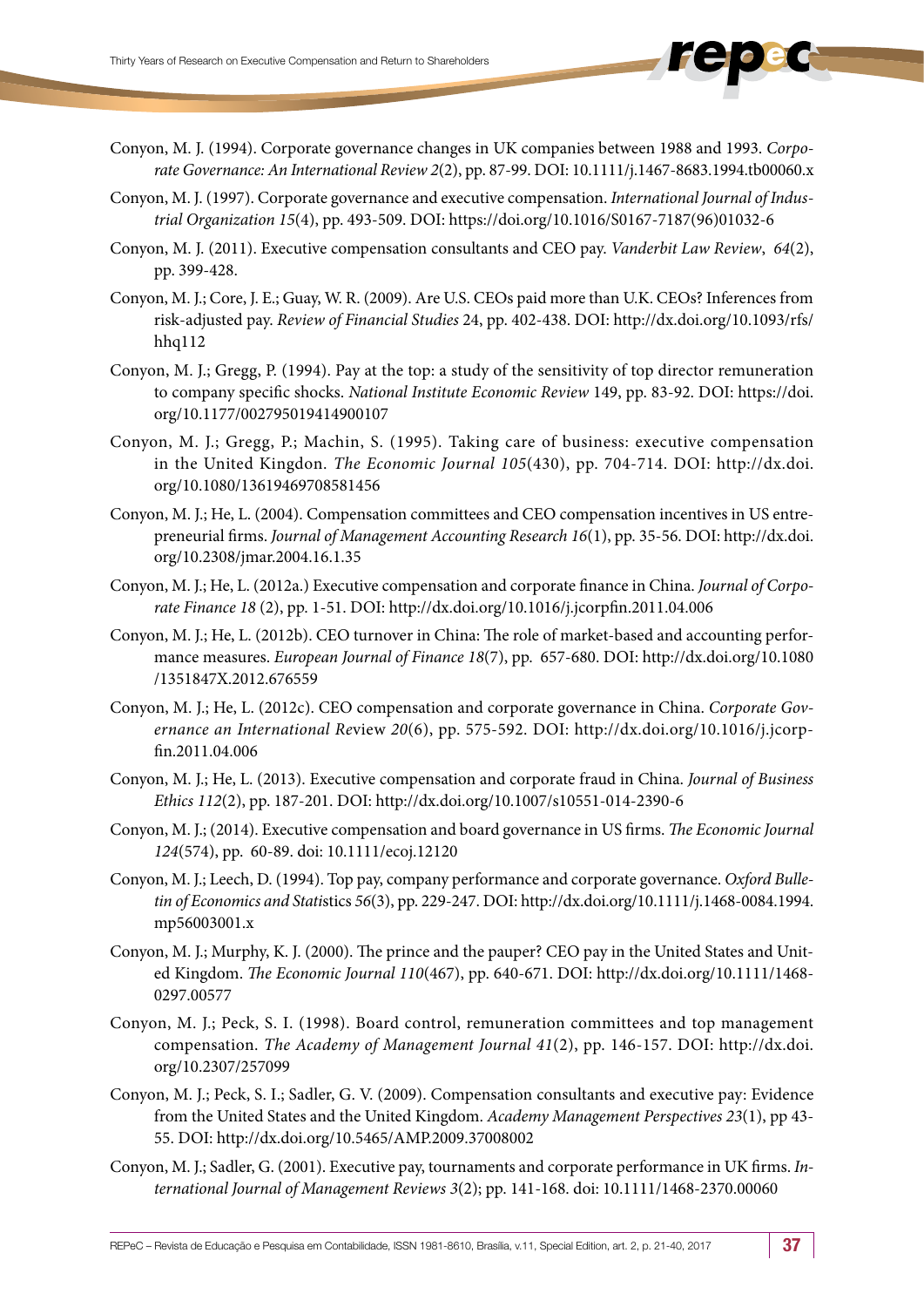- Conyon, M. J.; Sadler, G. (2010). Shareholder voting and directors' remuneration report legislation: say on pay in the UK. *Corporate Governance an Internacional Review 18*(4), pp. 296-312. DOI: http:// dx.doi.org/10.1111/j.1467-8683.2010.00802.x
- Conyon, M. J.; Schwalbach, J. (2000). European differences in executive pay and corporate governance. In Gabler Verlag, Wiesbaden. Horst Albach (Ed.). Corporate Governance: *ZfB-Ergänzungshefte* (Vol. 1, pp. 97-114). Wiesbaden: *ZfB-Ergänzungshefte*
- Copeland, T. E.; Weston, J.F.; Shastri, K. (2007). Financial theory and corporate policy. 4th ed. London: Pearson.
- Cordeiro, J.; He, L.; Conyon, M. J.; Shaw, T. (2013a). Chinese executive compensation: the role of asymmetric performance benchmarks. *The European Journal of Finance 19*(6); pp. 484-505. DOI: http:// dx.doi.org/10.1080/1351847X.2013.769892
- Cordeiro, J.; He, L.; Conyon, M. J.; Shaw, T. (2013b). Informativeness of performance measures and Chinese executive compensation. *Asia Pacific Journal of Management 30* (4), pp. 1031-1058. DOI: http://dx.doi.org/10.1007/s10490-013-9353-9
- Dial, J.; Murphy, K. J. (1995). Incentives, downsizing and value creation at general dynamics. *Journal of Financial Economics 37*(3), pp. 261-314. DOI: http://dx.doi.org/10.1016/0304-405X(94)00803-9
- El Akremi, A.; Roussel, P.; Trepo, G. (2001). CEO compensation strategies: consequences on the structure and management of executive pay. *Working paper, HEC Paris*, nº. 741.
- Elston, J. A.; Goldberg, L. G. (2003). Executive compensation and agency cost in Germany. *Journal of Banking & Finance 27*, pp. 1391-1410. DOI: http://dx.doi.org/10.1016/S0378-4266(02)00274-1
- Fama, E. F. (1980). Agency problems and the theory of the firm. *Journal of Political Economy 88*(2), pp. 288-307. DOI: https://doi.org/10.1086/260866
- Fernandes, F. C.; Mazzioni, S. (2015). A Correlação entre a Remuneração dos Executivos e o Desempenho de Empresas Brasileiras do Setor Financeiro. *Contabilidade Vista & Revista 26*(2), pp. 41-64.
- Firth M., Tam M., Tang, M (1999). The determinants of top management pay. *The International Journal of Management Science 3*(2), pp. 617-635. DOI: http://dx.doi.org/10.1016/S0305-0483(99)00021-3
- Funchal, J. A.; Terra, P. R. S. (2006). *Remuneração de executivos, desempenho econômico e governança corporativa: um estudo empírico em empresas latino-americanas*. Encontro Nacional de Pesquisas em Administração. Salvador, BA, Brasil, 30.
- Garen, J. E. (1994). Executive compensation and principal-agent theory. *Journal of Political Economy 10* (6), pp. 522-541. DOI: http://dx.doi.org/10.1086/261967
- Gibbons, R.; Murphy, K. J. (1992). Optimal incentive contracts in the presence of career concerns: theory and evidence. *Journal of Political Economy 100*(3); pp. 468-505. DOI: http://dx.doi.org/10.3386/w3792
- Gregg, P.; Machin, S.; Szymanski, S. (1993). The disappearing relationship between directors´pay and corporate performance. *British Journal of Industrial Relation 31*(1). Pp. 1-9. DOI: 10.1111/j.1467- 8543.1993.tb00377.x
- Hall, B. J.; Murphy, K. J. (2003). The trouble with stock options. *Journal of Economic Perspectives 17* (3), pp. 49-70. DOI: http://dx.doi.org/10.3386/w9784
- Holmstrom, B. (1982). Moral hazard in teams. *The Bell Journal of Economics 13*(2), pp. 324-340. DOI: 10.2307/3003457
- Jensen, M.; Meckling, W. (1976). Theory of the firm: managerial behavior, agency costs and ownership structure. *Journal of Financial Economics*, New York *3*(4), pp. 305-360. DOI: http://dx.doi. org/10.1016/0304-405X(76)90026-X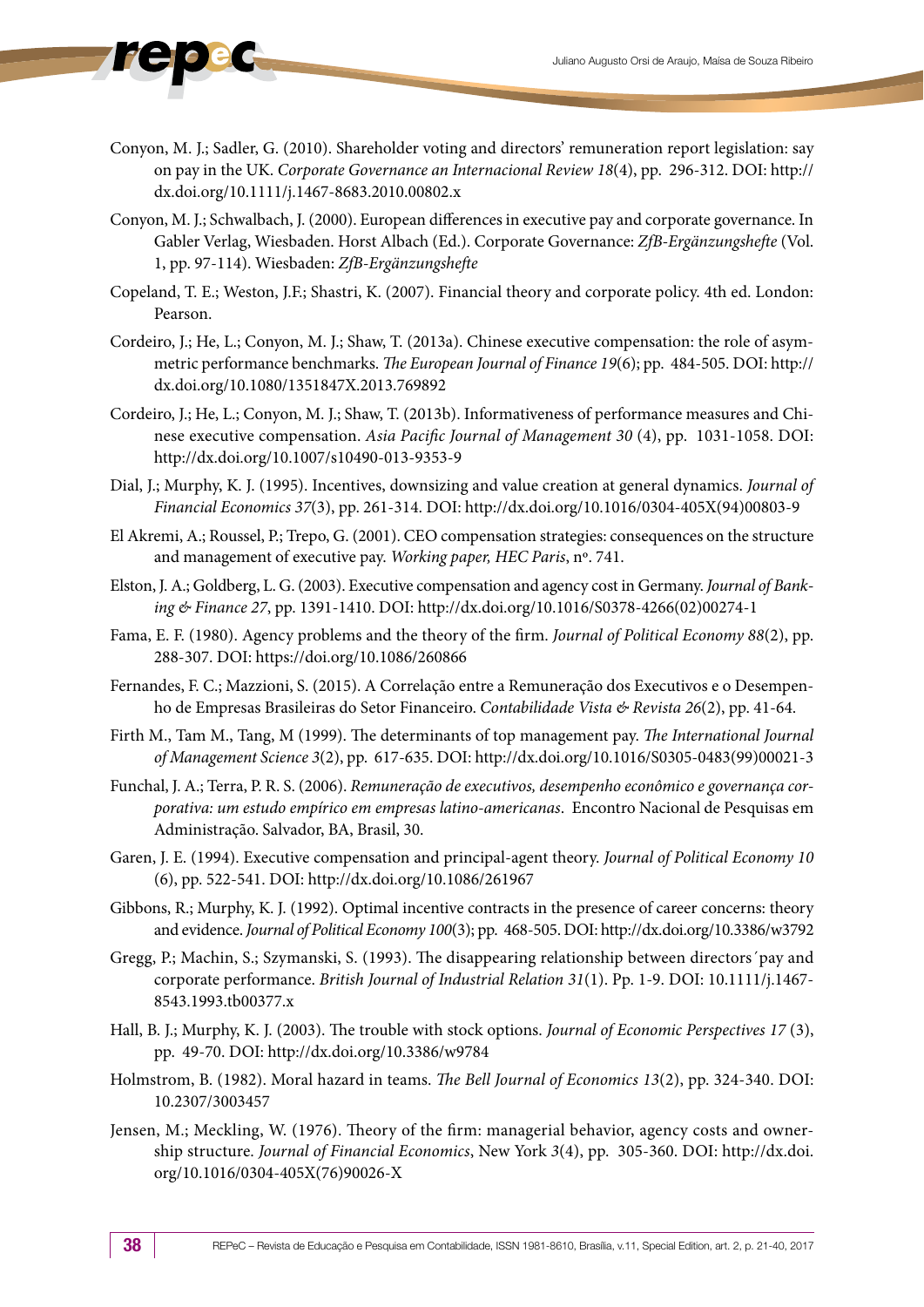- Jensen, M.; Murphy, K. J. (1990). Performance pay and top-management incentives. *Journal of Political Economy,* Chicago *98*(2), pp. 225-264. DOI: http://dx.doi.org/10.1086/261677
- Jensen, M.; Murphy, K. J. (2010). CEO incentives: it´s not how much you pay, but how. *Journal of Applied Corporate Fina*nce *22*(1), pp. 64-76. DOI: http://dx.doi.org/10.1111/j.1745-6622.2010.00262.x
- Jensen, M.; Murphy, K. J. (2012). The earnings management game: it´s time to stop it [Working Paper n. 12-004]. *Harvard Business School NOM Unit, Boston, United States of America*. DOI: http://dx.doi. org/10.2139/ssrn.1894304
- Jensen, M.; Murphy, K. J.; Wruck, E. G. (2004). Where we´ve been, how we got to here, what are the problems, and how to fix them [Working Paper n. 44 / WEP. 2-117]. *European Corporate Governance Institute,* Bruxelas, Belgium.
- Kato, T.; Kim, W.; Lee, J. H. (2005). Executive compensation, firm performance, and chaebols in Korea: evidence from new panel data. *Discussion Paper Series*. Bonn, IZA DP, n. 1783. DOI: http://dx.doi. org/10.1016/j.pacfin.2006.03.004
- Kaveski, I. D. S. S.; Vogt, M.; Degenhart, L.; Hein, N.; Scarpin, J. E. (2015). Fatores determinantes da remuneração baseada em ações de empresas brasileiras. *Revista de Administração da Unimep 13*(2), pp. 100-116. DOI:<http://dx.doi.org/10.15600/1679-5350/rau.v13n2p100-116>
- Krauter, E; Sousa, A. F. (2013). A Relação entre a Remuneração de Executivos e o Desempenho Financeiro das Empresas. *Revista de Educação e Pesquisa em Contabilidade 7*(3), pp. 259-273. DOI: http://dx- .doi.org/10.17524/repec.v7i3.988
- Leonard, J. S. (1990). Executive pay and firm performance. *Industrial & Labor Relations Review*, Cornell, *43* (3), pp. 13-S-29-S. DOI:<http://dx.doi.org/10.2307/2523569>
- Machado, D. G.; Beuren, I. M. (2015). Política de Remuneração de Executivos: um Estudo em Empresas Industriais Brasileiras, Estadunidenses e Inglesas. *Gestão & Regionalidade 31*(92), pp. 4-24. DOI: <http://dx.doi.org/10.13037/gr.vol31n92.2088>
- Main, B. (1992). *Top executive pay and company performance*. Edinburgh, University of Edinburgh.
- Main, B.; Johnston, J. (I993). Remuneration committees and corporate governance. *Accounting and Business Research 23*(1), pp. 35-62. DOI: http://sci-hub.cc/10.1080/00014788.1993.9729903
- McKnight, P. (1996). An explanation of top executive pay: a UK study. *British Journal of Industrial Relations 3*(1), pp. 557-566. DOI: http://dx.doi.org/10.1111/j.1467-8543.1996.tb00490.x
- Miller, D. J. (1995). CEO salary increases may be rational after all: referents and contracts in CEO pay. *Academy of Management Journal 38*(5), pp. 1361-1385. DOI: http://dx.doi.org/10.2307/256861
- Murphy, K. J. (1985). Corporate performance and managerial remuneration: an empirical analysis. *Journal of Accounting and Economics 7*(1), pp. 11-42. DOI: http://dx.doi.org/10.1016/0165-4101(85)90026-6
- Murphy, K. J. (1998). Executive compensation. *SSRN Electronic Journal*, v. 3b.
- Murphy, K. J. (2011). The politics of pay: a legislative history of executive compensation [Working Paper n. FBE 01.11]. *SSRN Electronic Journal, South Los Angeles*, United States of America. DOI: http:// dx.doi.org/10.2139/ssrn
- Murphy, K. J. (2012a). Pay, politics and the financial crisis. In: Blinder, A.; Lo, A.; Solow, R. *Rethinking the Financial Crisis*, New York: Russell Sage Foundation.
- Murphy, K. J. (2012b). Executive compensation: where we are, and how we got there. In: Constantinides, G.; Harris, M.; Stulz, R. *Handbook of the Economics of Finance*, North Holland: Elsevier Science. doi: 10.2139/ssrn.2041679